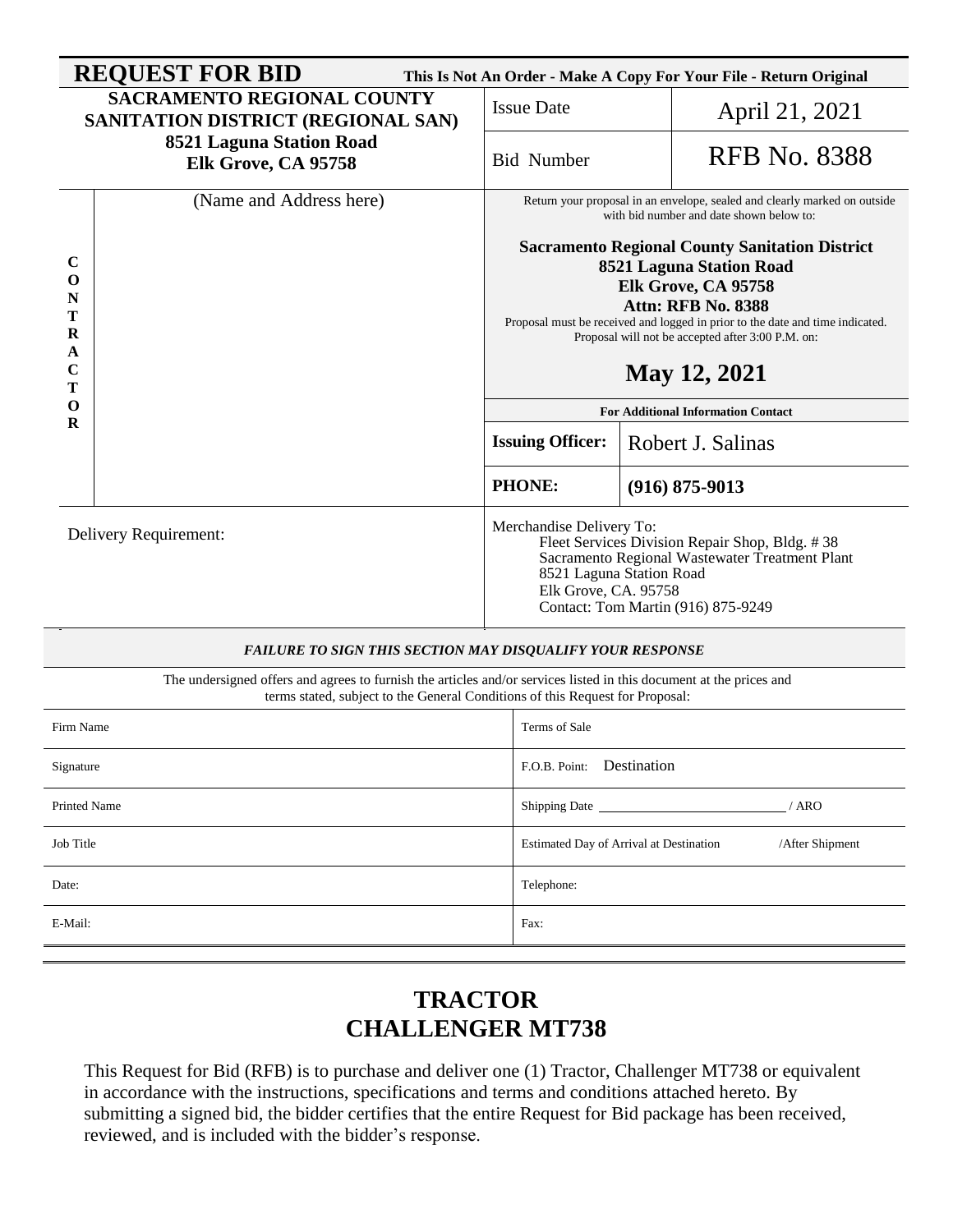## **NOTICE TO CONTRACTORS**

NOTICE IS HEREBY GIVEN THAT the Sacramento Regional County Sanitation District (Regional San), located at 8521 Laguna Station Road, Elk Grove, CA 95758, invites sealed bids for the purchase and delivery of one (1) Tractor, Challenger MT738.

Bids will be received at Regional San, 8521 Laguna Station Rd, Elk Grove, CA 95758 **until 3:00p.m., May 12, 2021** to be publicly opened and declared aloud by District representatives.

1) Any bidder who wishes its bid to be considered is responsible for making certain that its bid is actually delivered to the District Office. Bids shall be addressed to:

> Sacramento Regional County Sanitation District 8521 Laguna Station Rd Elk Grove, CA 95758, ATTN: RFB No. 8388

- 2) Bidder envelope must clearly list contractor name and return address. Envelopes that do not list contractor name and address will not be opened.
- 3) Equipment must be delivered within 120 days of Purchase Award Date.

The District reserves the right to reject any or all bids and waive any irregularity in bids received.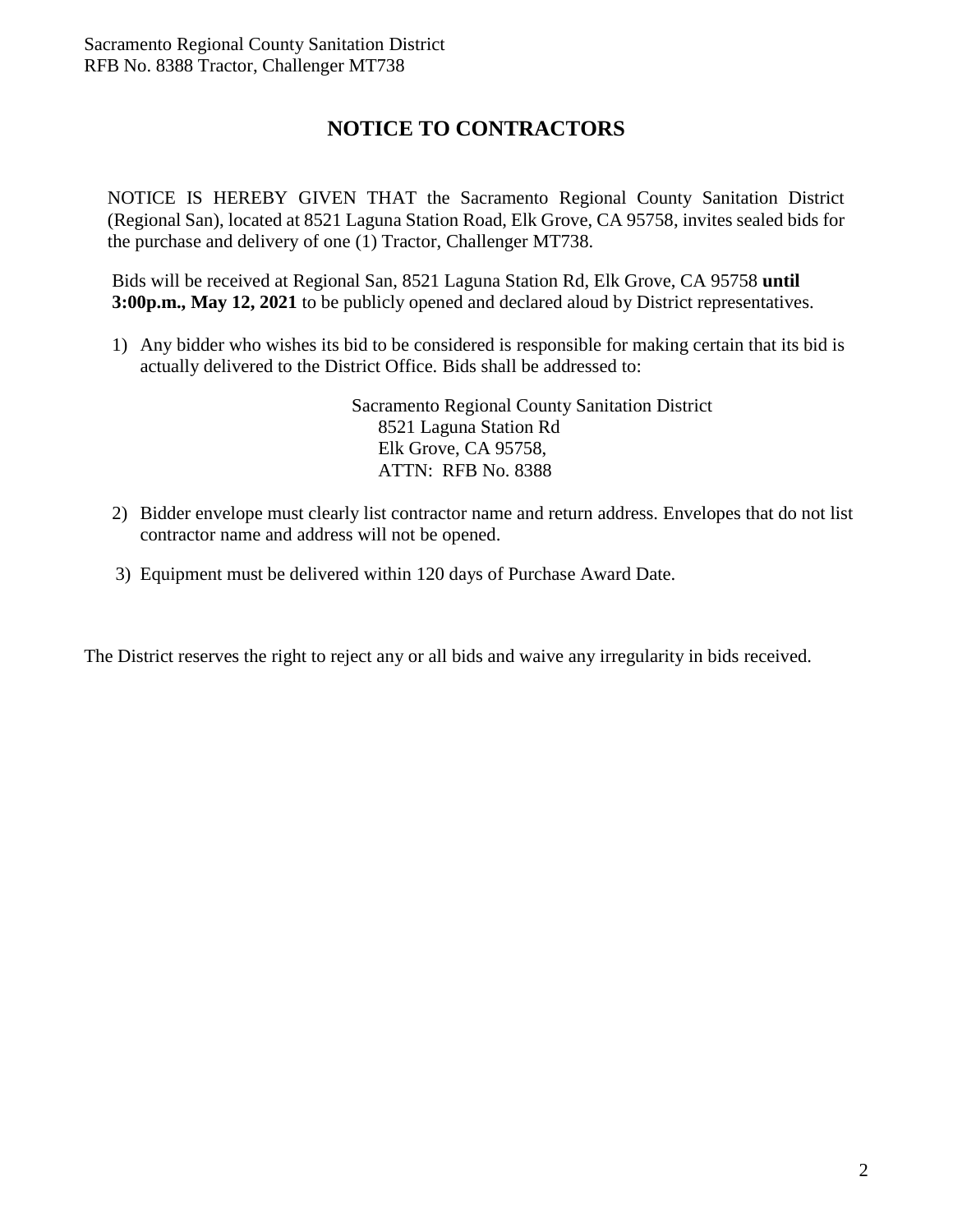## **KEY ACTION DATES**

RFB Issued: April 21, 2021

Question Deadline: April 28, 2021 3P.M.

Bid Due Date: May 12, 2021

Intent to Award May 19, 2021

Purchase Order Award: May 26, 2021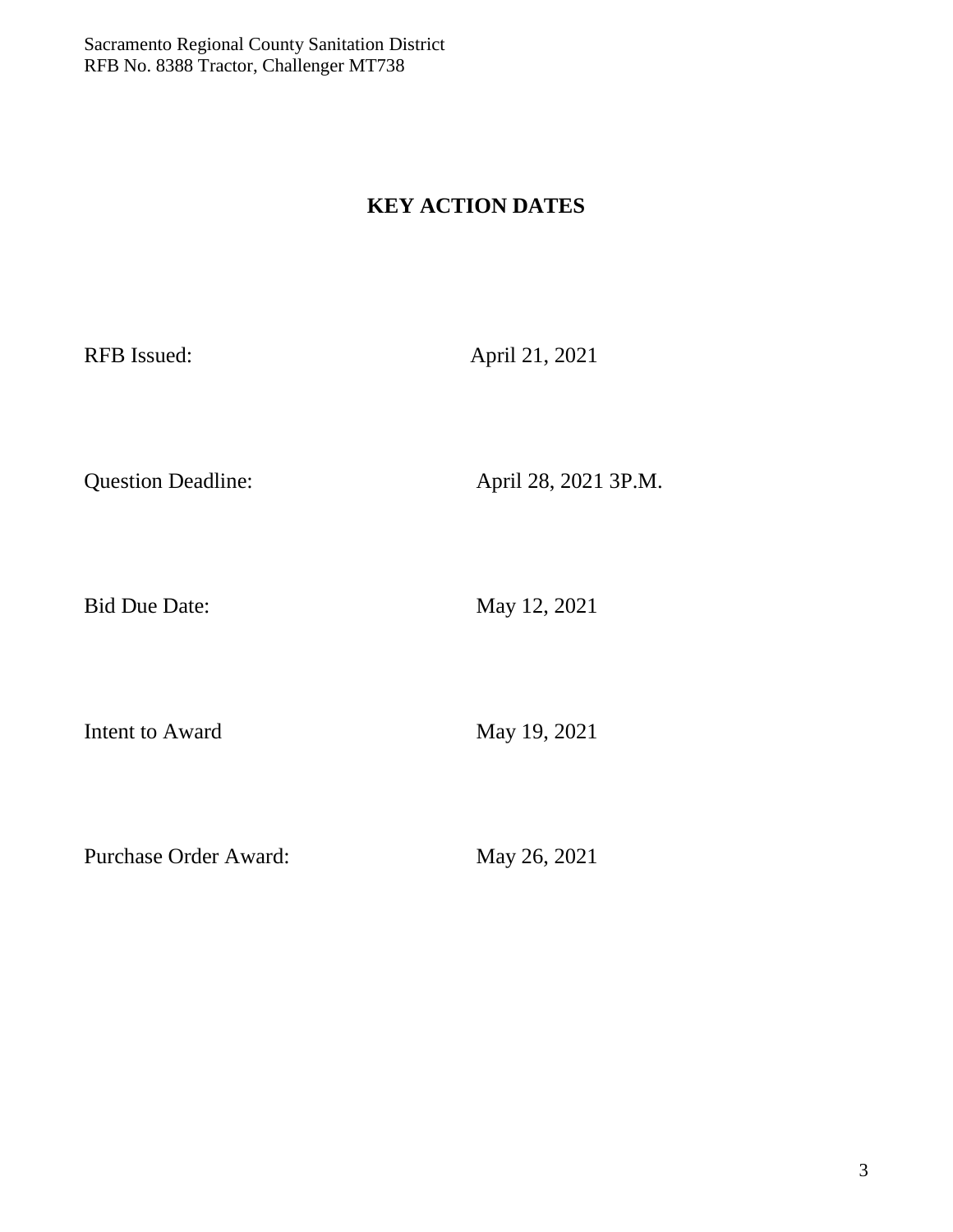### **INTRODUCTION**

**INVITATION:** Sacramento Regional County Sanitation District (Regional San), invites Responses which offer to provide the goods and/or services identified on the Cover Sheet, page 1.

**DEFINITIONS:** We intend to express our expectations clearly, and they are to be legally interpreted in our favor. Certain words are used throughout this document:

**WE/US/OUR:** are terms which refer to the Sacramento Regional County Sanitation District, a duly organized public entity. They may also be used as pronouns for various subsets of the District organization, including, as the context will indicate:

*Regional San* – Sacramento Regional County Sanitation District *District* – Sacramento Regional County Sanitation District

**YOU/YOUR:** are terms which refer to businesses having some sort of relationship to or with us. The term may apply differently as the context will indicate. For instance, "you" as a Contractor will have different obligations than "you" as a Bidder or Supplier will have:

*Dealer* – A business entity which may provide the subject goods and/or services.

*Bidder* – A business entity submitting a Response to this request for bid. Suppliers which may express interest in this RFB, but which do not submit a Response, have no obligations with respect to the bid requirements.

*Contractor* – The Bidder who's Response to this RFB is found by Purchasing to meet the needs of the District. Contractor will be selected for award, and will enter into a contract for provision of the goods and/or services described in the RFB.

**REQUEST FOR BID (RFB):** This entire document, including attachments.

**RESPONSE:** The written, signed and sealed document submitted according to the RFB instructions. Response does not include any verbal or documentary interaction you may have with us apart from submittal of a formal response.

**RFB CLARIFICATION:** Questions regarding this RFB should be directed in writing to the Issuing Officer specified on the Cover Sheet, page 1. Answers, citing the question, but not identifying the questioner, will be distributed simultaneously to all known prospective Bidders.

**RFB AMENDMENT:** If it becomes evident that this RFB must be amended, we will issue a formal written amendment to all known prospective Bidders.

**AWARD:** Award will be made to the lowest responsible bidder.

**CONTRACT EXECUTION:** This RFB and the Contractor's Response will be made part of any resultant Contract and will be incorporated in the Contract as set forth.

**PROTESTS:** After receipt of the District's "Intent to Award" notice, any bidder who has questions or concerns should immediately contact the Issuing Officer for discussion. Any bidder who believes that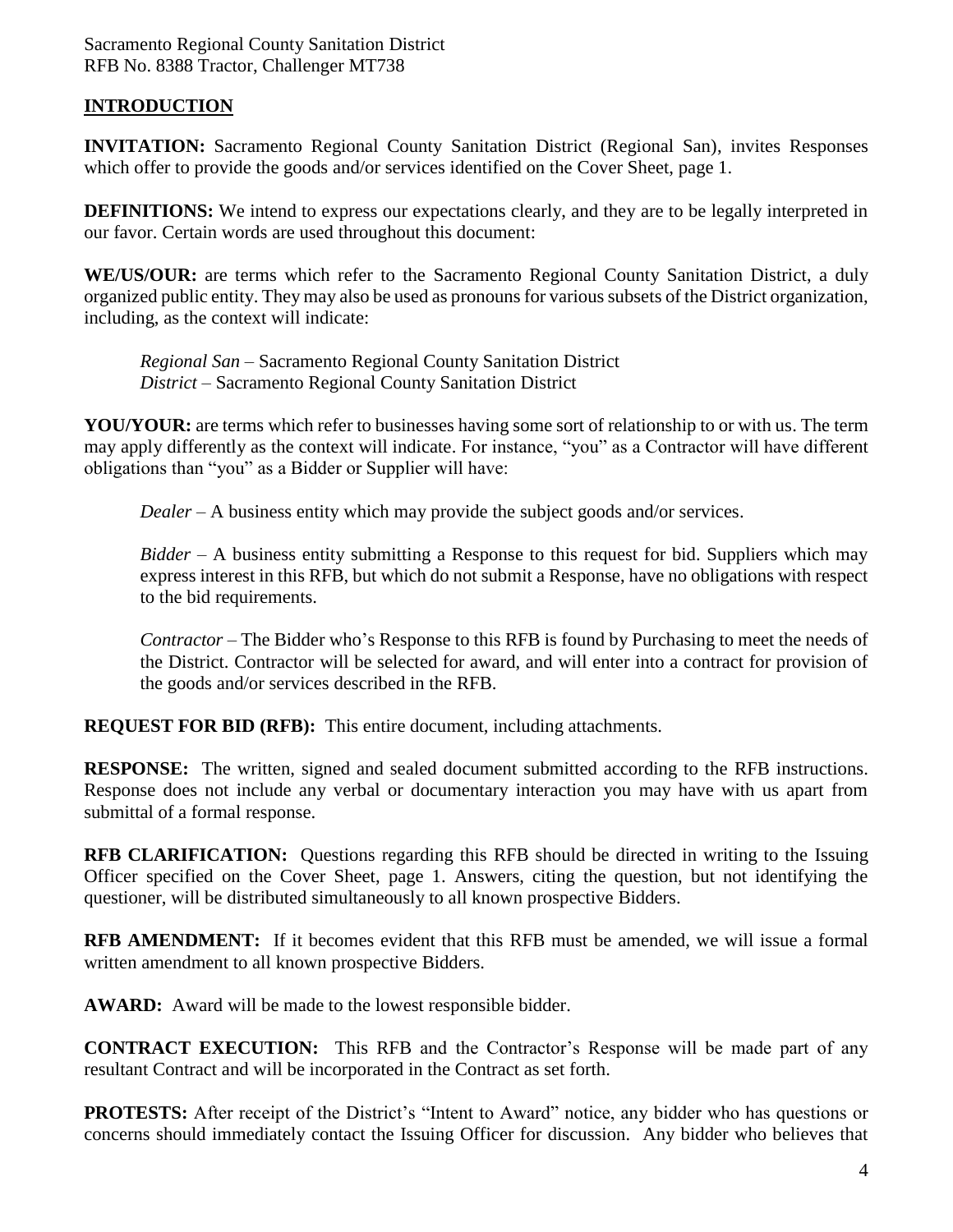they have grounds for a protest must submit a written protest on company letterhead within three (3) business days after the Intent to Award letter has been sent out. Any protest letter must state the specific grounds for protest and the actions being requested of the District. **No protest received after 4 p.m. on the 3rd business day shall be accepted.**

If any District holiday falls within the 3 business day protest response period the protest acceptance period will be extended by the holiday(s). For example, if the Intent to Award notice is issued on a Friday, a protest must be received by Wednesday at 4 p.m. Should any of the 3 days be a County holiday the deadline will be extended by the number of holidays occurring during the 3 business day protest response period**.**

**PRECEDENCE:** In the event of contradictions or conflicts between the provisions of the documents comprising the Contract, they will be resolved by giving precedence in the following order:

- 1) the provisions of the Contract;
- 2) the provisions of the Bidder's Response (as it may be clarified);
- 3) the provisions of the RFB (as it may be supplemented);
- 4) the provisions of the County Standard Specifications.

**CLAIMS:** Claims for \$375,000 or less shall be in accordance with Section 20104 of the Public Contract Code.

**ISSUING OFFICER:** The issuing officer and mailing address to send Bids, questions, and all other correspondence concerning this RFB is:

> Robert J. Salinas Sacramento Regional County Sanitation District 8521 Laguna Station Road Elk Grove, CA 95758 (916) 875-9013 [salinasr@sacsewer.com](mailto:salinasr@sacsewer.com)

#### **PROJECT CONTACT:**

Melenie Davis Regional San Fleet Services Manager Telephone: (916) 875-9159 [davisme@sacsewer.com](mailto:davisme@sacsewer.com)

**VENDOR EXAMINATION OF THIS RFB/QUESTIONS:** Vendor shall examine carefully the entire RFB and any addenda thereto, and all related materials, and data referenced in the RFB or otherwise available, and shall become fully aware of the system needs through discussion and visits with the District.

If vendors discover an ambiguity, conflict, discrepancy, omission or other errors in the RFB, they shall immediately notify the Issuing Officer of such error in writing and request modification of the document. Modifications shall be made by addenda.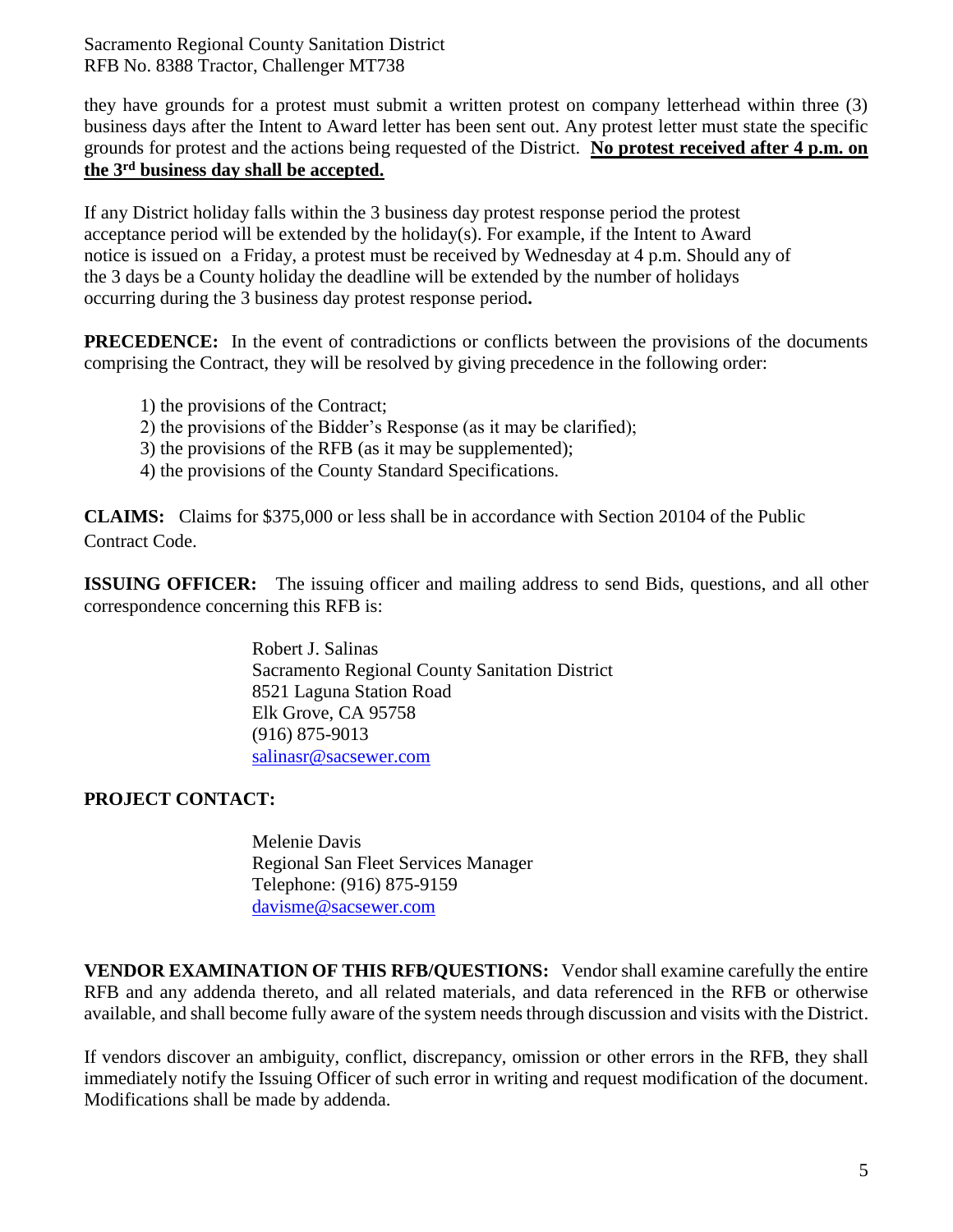Vendors requiring clarification of the intent or content of this RFB or on procedural matters regarding the bid process may request clarification by contacting the Issuing Officer identified above.

**SUBMISSION OF BIDS:** Bids should be prepared in such a way as to provide a straight forward, concise delineation of capabilities to satisfy the requirements of the RFB.

Expensive binding, colored displays, promotional materials, etc., are not necessary or desired. Emphasis should be concentrated on conformance and clarity of content. Contractor bids shall be completed in all respects as indicated. A bid may be rejected if it is conditional or incomplete, or if it contains irregularities of any kind.

Bids which contain false or misleading statements, or which provide references which do not support an attribute or capability of the proposed system may be rejected. If, in the opinion of the District, such information was intended to mislead the District in its evaluation of the bid and the attribute, condition or capability as a requirement of the RFB, the bid shall be rejected.

The bid must be signed by an individual who is authorized to bind the proposing firm contractually. The signature should indicate the title or position that the individual holds in the firm. Firms who sign their contracts with the name of the firm must provide the name of the corporate officer for signature validation by the District. An unsigned Bid shall be rejected.

### **ACCEPTANCE AND REJECTION OF BIDS** – The District reserves the right:

- To reject any or all Bids, or any part thereof;
- To waive any informality in the Bid;
- To accept the Bid that is in the best interest of the District.

#### **The District's decision shall be final.**

#### **Information provided in this proposal:**

- Cover Page
- Notice to Contractors
- Key Action Dates
- Introduction
- Contents & Response Pages
- Bid Inquires
- Specifications
- Cost Response Page
- General Terms and Conditions
- District Insurance Requirements
- Insurance Coverage Statement
- Additional Bidder Information
- Warranty / Product Support
- Standard Terms & Conditions
- Exceptions Response Page
- Regional San Bidder's Basic Data Sheet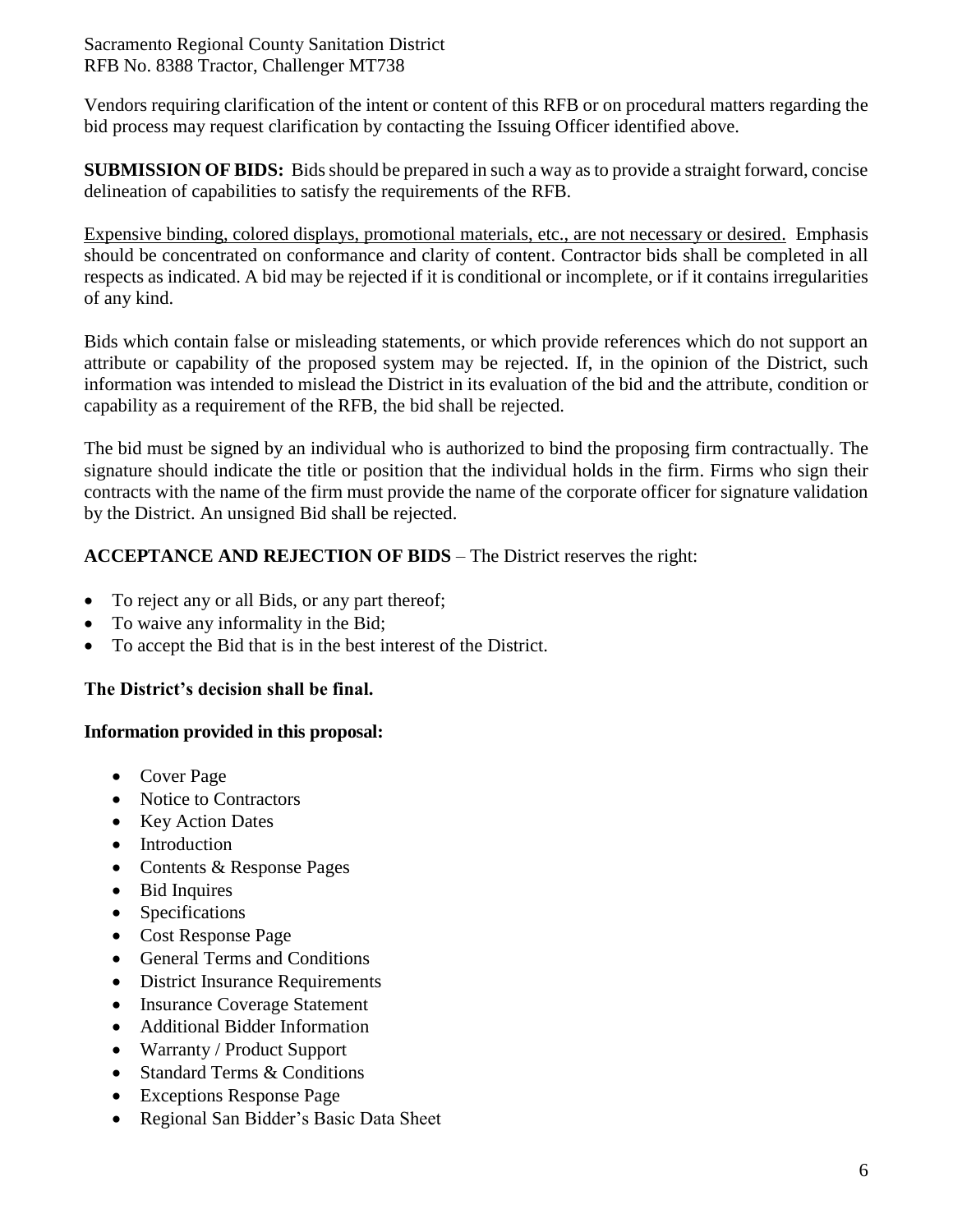**Bidder Response:** Interested bidders must complete and return the following pages/sections by the closing date and time shown on the cover page in order to be considered. Other pages may be filed in your records.

- Cover Page with authorized signature
- Cost Response
- Insurance Coverage Statement
- Additional Bidder Information
- Warranty / Product Support
- Exceptions to Bid Response
- REGIONAL SAN Bidder's Basic Data Sheet
- Two (2) copies of proposal and mark the original as the "Original" or "Master Copy"

**Note:** The District will not accept proposals by way of facsimile transmission or e-mail. Proposals must be signed and received in a sealed envelope. Refer to instructions on the cover page.

### **BID INQUIRES –**

Questions regarding this bid should be referred to:

Robert J. Salinas Sacramento Regional County Sanitation District 8521 Laguna Station Road Elk Grove, CA 95758 (916) 875-9013 [salinasr@sacsewer.com](mailto:salinasr@sacsewer.com)

These inquiries are to be submitted by April 28, 2021**.** Any interpretations by the District will be made in the form of a written amendment. The receipt of such an amendment must be acknowledged in accordance with the directions on the amendment. Oral explanations or instructions given before the award of the contract will not be binding.

**Note:** The District will not accept proposals by way of facsimile transmission or e-mail. Proposals must be signed and received in a sealed envelope **by 3:00PM May 12, 2021**. Refer to instructions on the cover page.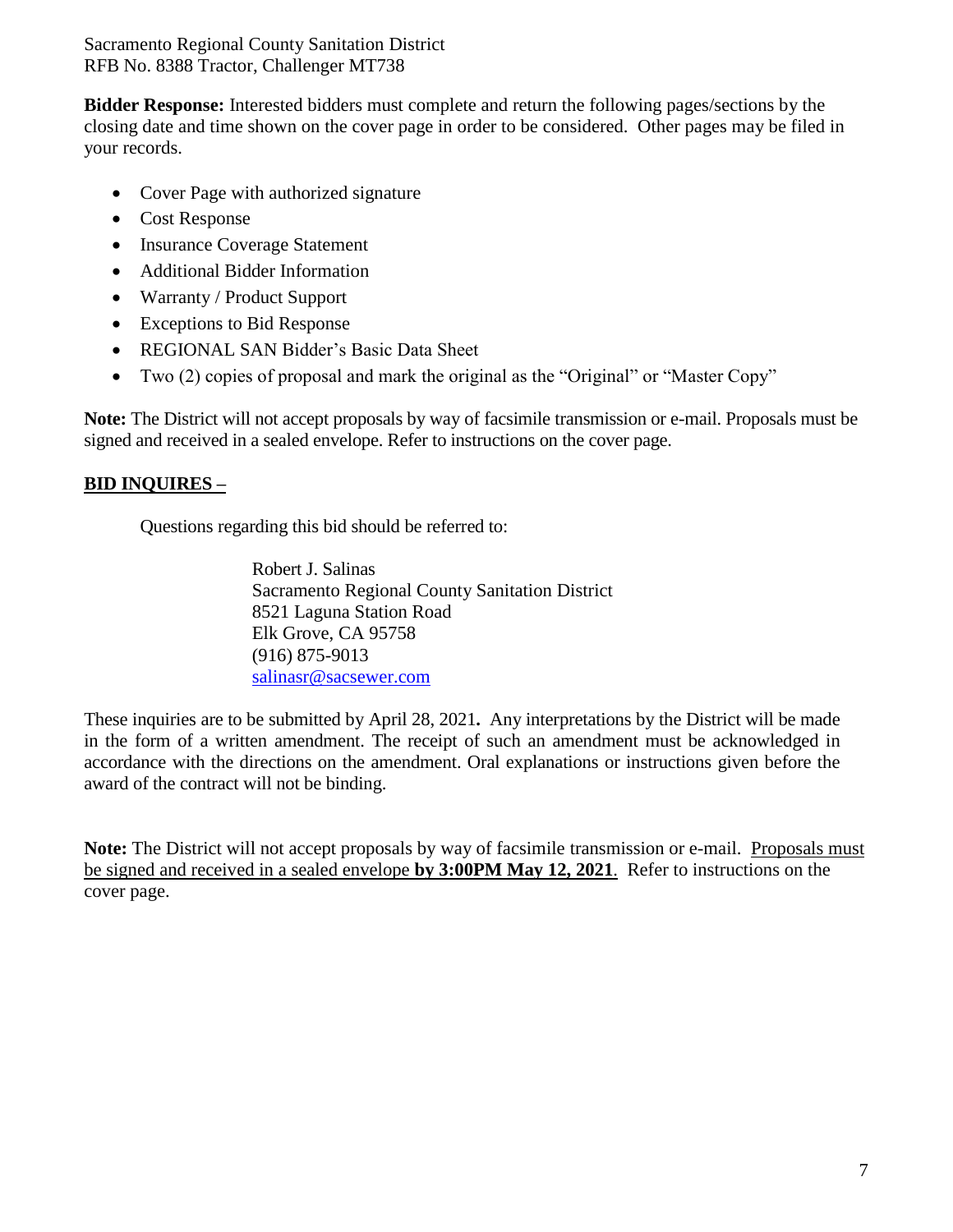## **Specifications Tractor, Challenger MT738**

### **Background**

Regional San owns a 1995, Caterpillar CH75 that has reached the end of its useful life and is to be replaced.

### **Equipment Specifications**

Challenger MT738 Tractor or equivalent Engine Horsepower (rated, ISO) 370 to 380, Minimum 200 gallons diesel fuel tank capacity Track Mounted, 30" tracks at 100" gauge6 rear mounted hydraulic control valves Integrated Belly Weight, Front Weight Carrier with maximum weights supplied Category 4N/3 rear mounted, heavy-duty 3-point hitch/drawbar Dual Roof Mounted Rotating Beacons, left and right Back-up alarm GPS Auto-guide/steer Standard Warranty, at a minimum, 2 year or 2000 hours, whichever comes first Extended Powertrain Warranty, at a minimum, 5 year or 4000 hours, whichever comes first, \$250.00 deductible.

### **Labels**

All controls (levers, pedals, push buttons, switches, etc.) and indicator lamps will be clearly labeled as to function and direction of operation. Unless otherwise specified herein, all labeling will be permanent placard type nameplates. Labels will be engraved metal or engraved laminated plastic and will not utilize glues or press-on attachments. Hand engraving is not acceptable. Factory embossed knobs or handles are acceptable.

### **Hoses, Cables and Electrical**

For all hoses, lines, electrical cables and wiring will conform to the following:

- **a.** All will be securely supported using properly sized vinyl coated or rubber cushion "P" type metal clamps (see<http://www.mcmaster.com/#cushioned-cable-clamps/=ckmkdw> for example).
- **b.** Tie-wraps *will be used only as necessary to aid* in the securement of hose bundles. Tie-wraps *will not* be used for the primary supporting or securing of hoses/lines. Stick-on or glue-on retainers are not acceptable. *Tie wrap tails will be cut flush and smooth with the buckle and not leaving a point or sharp edge to injure personnel.* Any tie wraps not finished in this manner will be rejected during inspections.
- **c.** Grommets will be used where for any passage through compartments, frame members, bulkheads or any other material that may cause abrasion.
- **d.** Wiring, internal and external, will be enclosed in loom and hoses and cables will be properly secured and routed in a neat professional manner.
- **e.** Electrical Tape is not permitted in wrapping wiring, connections or as a loom support.
- **f.** The use of "Scotch Lock" or equivalent wiring harness connectors is not acceptable.
- **g.** Any wire splices and/or butt connections will be soldered with shrink tube, or finished using heat shrink butt connectors or butt connectors with shrink tube.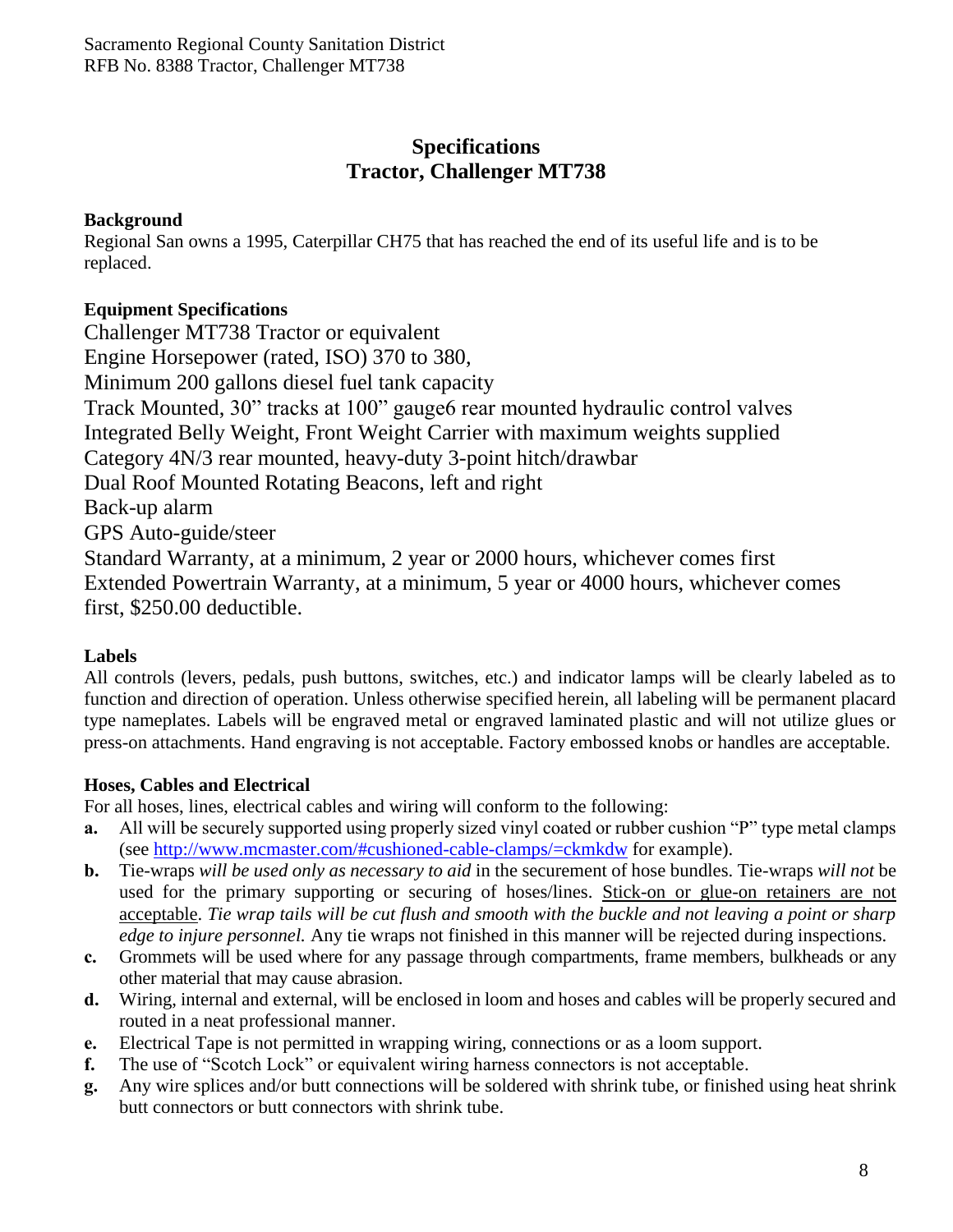### **Manuals**

Vendor will provide copies the manual listed below. Manuals provided will be current and of the same model provided to the District, not for "similar" models.

- **a.** Three (3) copies each of the operator's manuals.
- **b.** Three (3) copies each of any safety manuals.
- **c.** One (1) as built shop repair manual set (includes all components and auxiliary equipment). Paper manuals are preferred if available.
- **d.** One (1) as built parts manual set (includes all components and auxiliary equipment). CD's are preferred if available.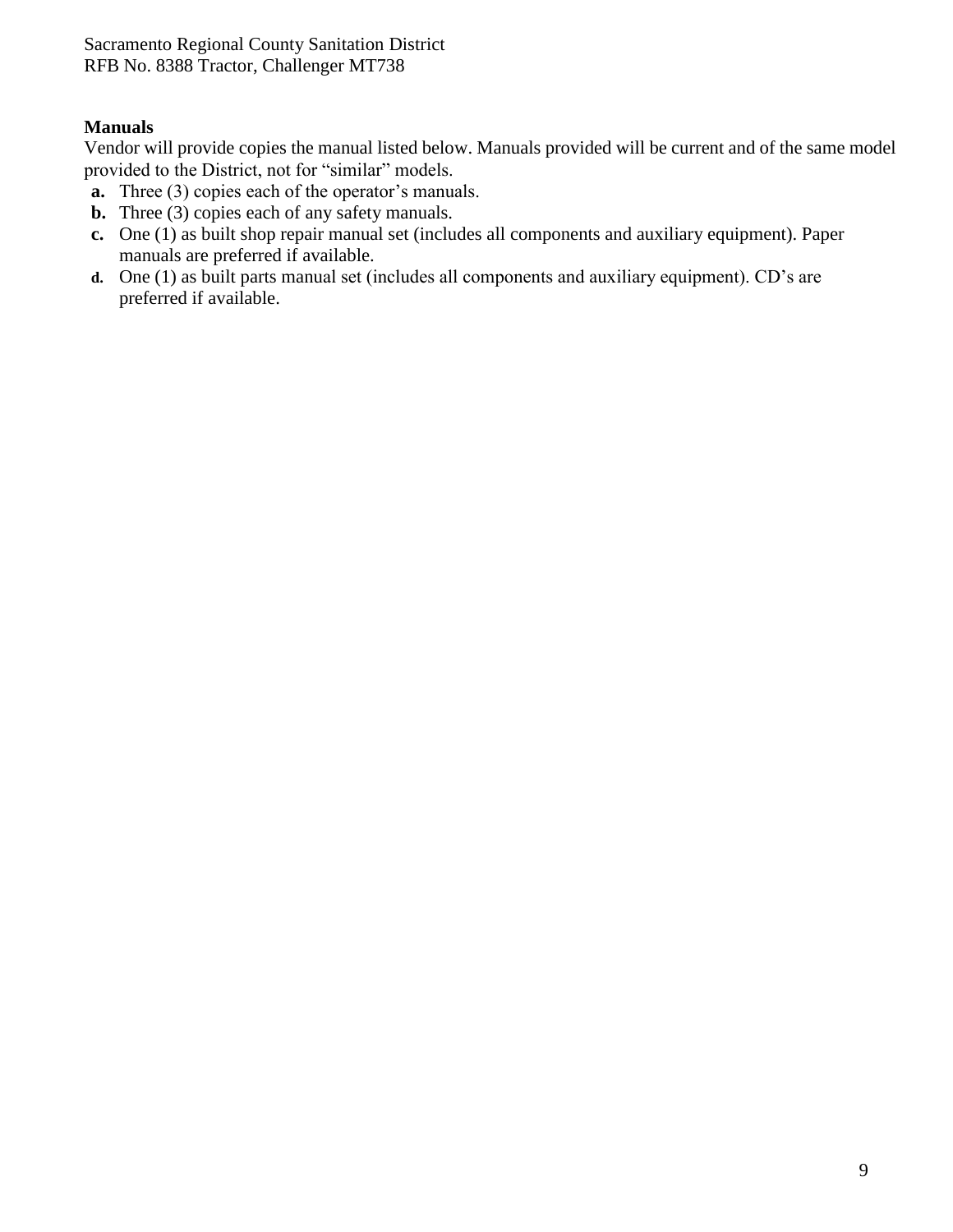## **COST RESPONSE**

#### **BIDDER NAME: \_\_\_\_\_\_\_\_\_\_\_\_\_\_\_\_\_\_\_\_\_\_\_\_\_\_\_\_\_\_\_\_\_\_\_\_\_\_\_\_\_\_**

State quantity and pricing for each item below, **FOB DESTINATION**. Calculate 7.75% Sacramento County sales tax for all taxable items. Freight charges (if applicable) must be identified separately. **The District reserves the right to award on an individual item basis.**

| <b>ITEM</b>  | <b>QTY</b> | <b>DESCRIPTION</b>                                                                                                  | <b>UNIT PRICE</b> | <b>EXTENDED</b> |
|--------------|------------|---------------------------------------------------------------------------------------------------------------------|-------------------|-----------------|
| $\mathbf{1}$ | 1EA        | Challenger Tractor MT738 with warranties,<br>equipped complete and meeting all terms and<br>conditions of this RFB. | $\mathbb{S}$      | \$              |
|              |            | Subtotal:                                                                                                           |                   | $\sim$          |
|              |            | 7.75% Sales Tax:                                                                                                    |                   | $\mathbb{S}^-$  |
|              |            | Nontaxable Freight Charges<br>(if applicable):                                                                      |                   | $\sim$          |
|              |            | <b>Other Nontaxable Charges</b><br>Example: Tire Fees@ \$1.75 each<br>Total:<br>Description:                        |                   | \$              |
|              |            | <b>Total Bid Price:</b>                                                                                             |                   | \$              |

Indicate your time of delivery as calendar days following receipt of an order:

**Tractor must be delivered within 120 days of Purchase Order Award Date.**

**Payment terms (Net 30)**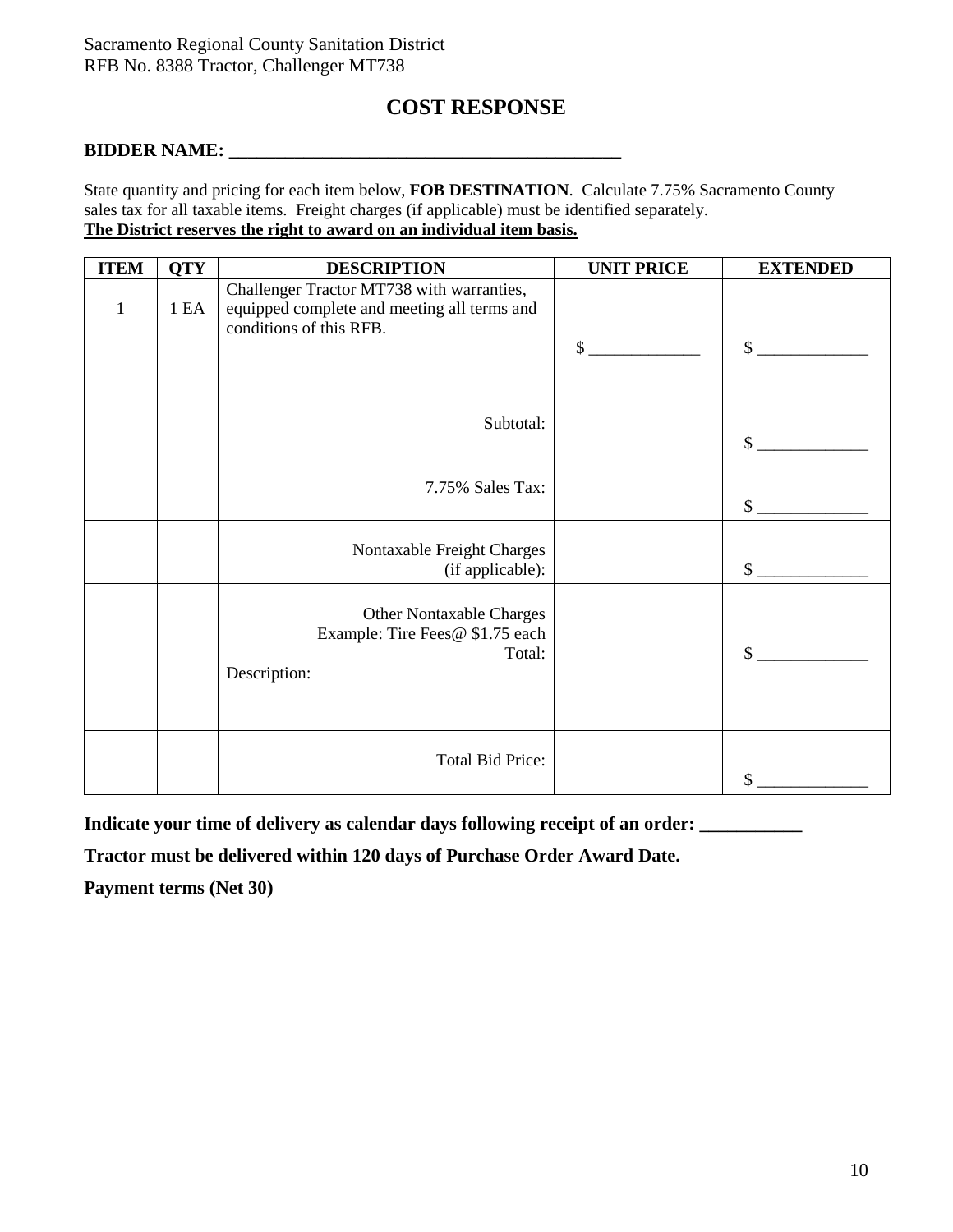### **GENERAL TERMS AND CONDITIONS**

- 1. **BID/QUOTE/PROPOSAL/GENERAL CONDITIONS:** All of the terms and conditions of the bid, quote, or proposal against which this purchase document is applied, are hereby incorporated.
- 2. **HOLD HARMLESS:** The vendor shall hold the Sacramento Regional County Sanitation District, its officers, agents, servants and employees harmless from liability of any nature or kind because of use of any copyrighted, or uncopyrighted composition, secret process, patented or unpatented invention, articles or appliances furnished or used under this order, and agrees to defend, at his own expense, any and all actions brought against the Sacramento Regional County Sanitation District or himself because of the unauthorized use of such articles.
- 3. **DEFAULT BY VENDOR:** In case of default by vendor, the Sacramento Regional County Sanitation District may procure the articles or services from other sources and may deduct from any monies due, or that may thereafter become due to the vendor, the difference between the price named in the contract or purchase order and actual cost thereof to the Sacramento Regional County Sanitation District. Prices paid by the District shall be considered the prevailing market price at the time such purchase is made. Periods of performance may be extended if the facts as to the cause of delay justify such extension in the opinion of the District Purchasing Manager.
- 4. **RIGHT TO AUDIT:** The Sacramento Regional County Sanitation District reserves the right to verify, by examination of vendor's records, all invoiced amounts when firm prices are not set forth in the purchase agreement.
- 5. **ASSIGNMENT: (a)** This award is not assignable by contractor either in whole or in part, without the prior written approval of the District Purchasing Manager of the Sacramento Regional County Sanitation District. **(b)** In submitting a quote to a public purchasing body, the quoter offers and agrees that if the quote is accepted, it will assign to the purchasing body all rights, title, and interest in and to all causes of action it may have under Section 4 of the Clayton Act (15 U.S.C. Sec. 15) & the Cartwright Act (Chapter 2 [commencing with Section 16700] of part 2 of Division 7 of the Business and Professions Code), arising from the purchases of goods, materials, or services by the quoter for sale to the purchasing body pursuant to the quote. Such assignment shall be made and become effective at the time the purchasing body tenders final payment to the quoter.
- 6. **APPLICABILITY TO HEIRS:** Time is of the essence of each and all the provisions of this agreement and, subject to the limitations of Paragraph 8, the provisions of this agreement shall extend to and be binding upon and inure to the benefits of the heirs, executors, administrators, successors, and assigns of the respective parties hereto.
- 7. **F.E.T. EXEMPTION:** Sacramento Regional County Sanitation District is exempted from payment of Federal Excise Tax. No federal tax shall be included in price.
- 8. **CHARGES NOT INCLUDED ON FACE NOT ACCEPTABLE:** No charge will be accepted for packing, boxing, or cartage, except as specified in the Notice of Award. Freight collect shipments will not be accepted. Merchandise will not be accepted if payment is to be made at the time of delivery.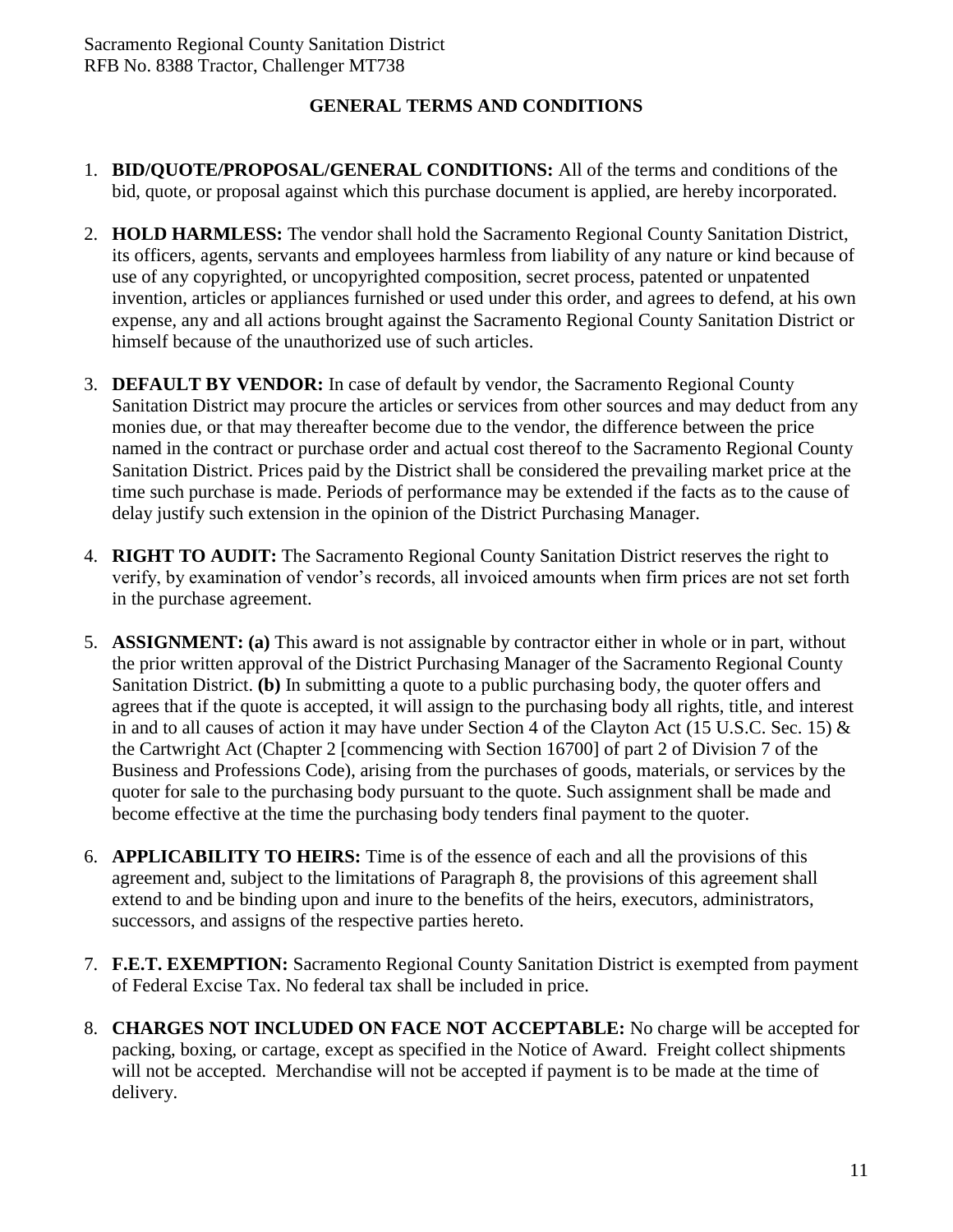- 9. **TITLE:** Except as otherwise expressly provided herein, title to and risk of loss on all items shipped by seller to buyer shall pass to the buyer upon buyer's inspection and acceptance of such items at buyer's building.
- 10. **CHANGES WITHOUT NOTICE PROHIBITED:** No changes in price, quantity or merchandise will be recognized by the Sacramento Regional County Sanitation District without written notice of acceptance thereof prior to shipment.
- 11*.* **ALL UNDERSTANDINGS IN WRITING:** It is mutually understood and agreed that no alteration or variation of terms of this award shall be valid unless made in writing and signed by the parties hereto, and that no oral understandings or agreements not incorporated herein, and no alterations or variations of the terms hereof unless made in writing between the parties hereto shall be binding on any of the parties hereto.
- 12. **FORCE MAJEURE:** The vendor will not be held liable for failure or delay in the fulfillment of conditions of purchase order/contract if hindered or prevented by fire, strikes, or Acts of God.
- 13. **INVOICING:** Upon submission of itemized invoices, in duplicate, payment shall be made of the prices stipulated herein for supplies delivered and accepted or services rendered and accepted, less deduction, if any, as herein provided. Payment on partial deliveries may be made whenever amounts due so warrant or when requested by the vendor and approved by the District Purchasing Manager.
- 14. **SPECIAL CONDITIONS:** Buyer's standard terms and conditions shall govern any contract awarded. If, after award of contract, vendor provides additional terms or conditions, they shall be considered void. To the extent not otherwise stated in the contract, the California Commercial code shall apply.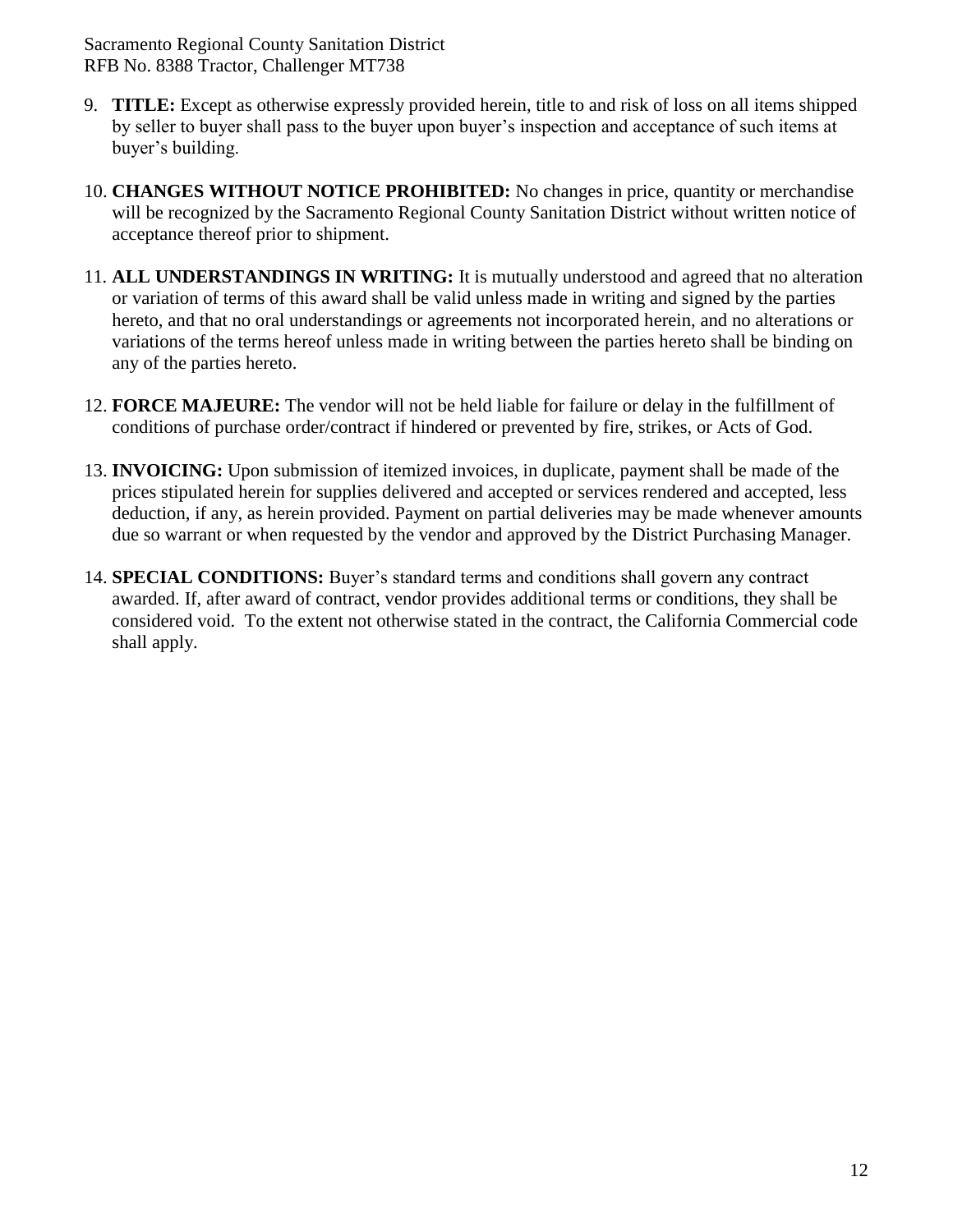### **DISTRICT INSURANCE REQUIREMENTS FOR CONTRACTORS**

Without limiting CONTRACTOR'S indemnification, CONTRACTOR shall procure and maintain for the duration of the Agreement, insurance against claims for injuries to persons or damages to property which may arise from or in connection with the performance of the Agreement by CONTRACTOR, its agents, representatives or employees. DISTRICT shall retain the right at any time to review the coverage, form, and amount of the insurance required hereby. If in the opinion of the DISTRICT Risk Manager, insurance provisions in these requirements do not provide adequate protection for DISTRICT and for members of the public, DISTRICT may require CONTRACTOR to obtain insurance sufficient in coverage, form and amount to provide adequate protection. DISTRICT'S requirements shall be reasonable but shall be imposed to assure protection from and against the kind and extent of risks that exist at the time a change in insurance is required.

#### **1. Verification of Coverage**

CONTRACTOR shall furnish DISTRICT with certificates evidencing coverage required below. **Copies of required endorsements must be attached to provide certificates.** DISTRICT Risk Manager may approve self-insurance programs in lieu of required policies of insurance if, in the opinion of the Risk Manager, the interests of DISTRICT and the general public is adequately protected. All certificates, evidences of self-insurance, and additional insured endorsements are to be received and approved by DISTRICT before performance commences. DISTRICT reserves the right to require that CONTRACTOR provide complete copies of any policy of insurance including endorsements offered in compliance with these specifications.

#### **2. Minimum Scope of Insurance**

Coverage shall be at least as broad as:

GENERAL LIABILITY: Insurance Services Office's Commercial General Liability occurrence coverage form CG 0001. Including, but not limited to Premises/Operations, Products/Completed Operations, Contractual, and Personal & Advertising Injury, without additional exclusions or limitations, unless approved by DISTRICT Risk Manager.

AUTOMOBILE LIABILITY: Insurance Services Office's Commercial Automobile Liability coverage form CA 00 01. Commercial Automobile Liability: auto coverage symbol "1" (any auto) for corporate/business owned vehicles. If there are no owned or leased vehicles, symbols 8 and 9 for non-owned and hired autos shall apply. Personal Lines automobile insurance shall apply if vehicles are individually owned.

WORKERS' COMPENSATION: Statutory requirements of the State of California and Employer's Liability Insurance, including Alternate Employer Endorsement.

UMBRELLA or Excess Liability policies are acceptable where the need for higher liability limits is noted in the Minimum Limits of Insurance and shall provide liability coverages that at least follow form over the underlying insurance requirements where necessary for Commercial General Liability, Commercial Automobile Liability, Employers' Liability, and any other liability coverage (other than Professional Liability) designated under the Minimum Scope of Insurance.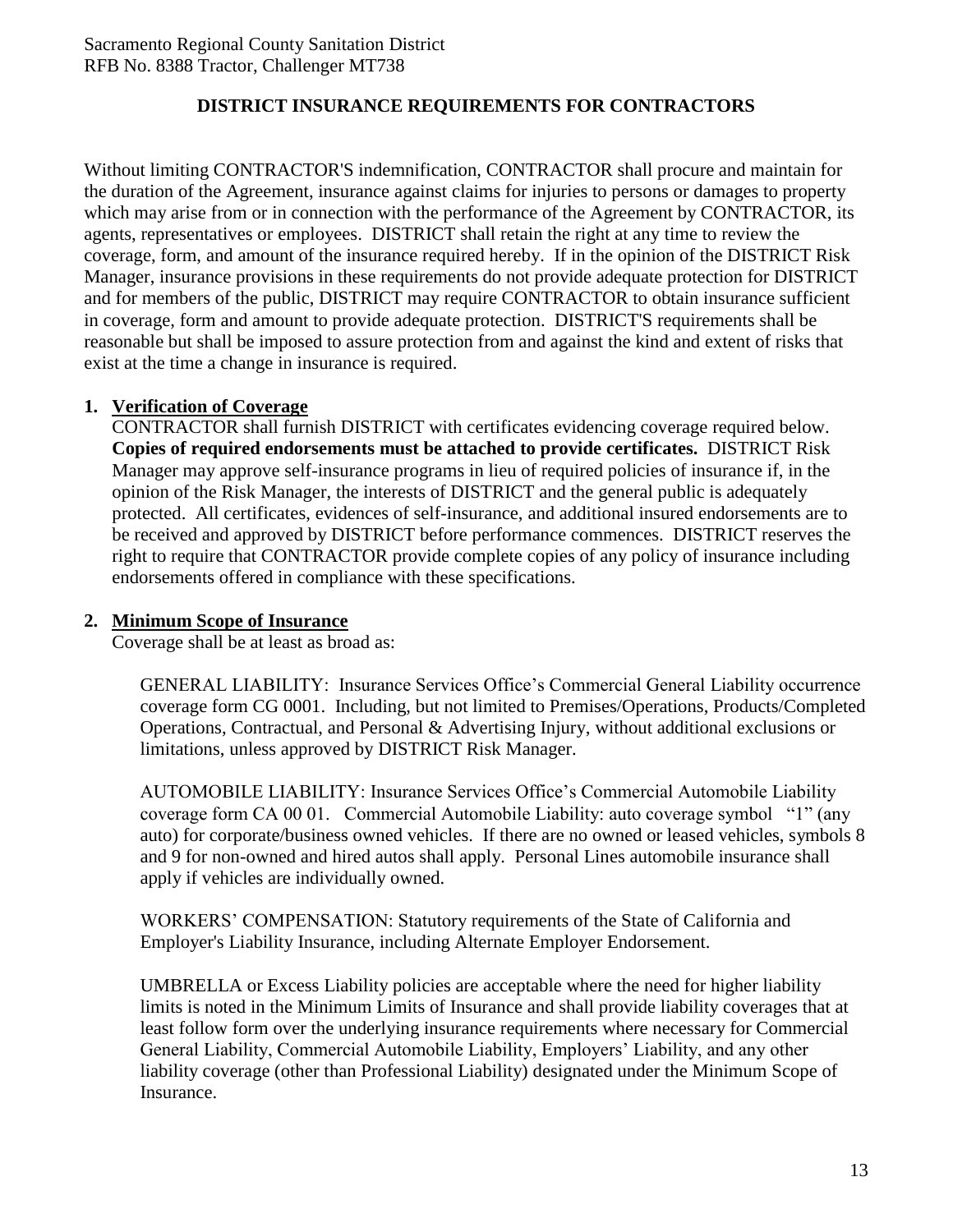#### **3. Minimum Limits of Insurance**

CONTRACTOR shall maintain limits no less than:

General Liability shall be on an Occurrence basis (as opposed to Claims Made basis). Minimum limits and structure shall be:

| General Aggregate:          | \$2,000,000 |
|-----------------------------|-------------|
| Products Comp/Op Aggregate: | \$2,000,000 |
| Personal & Adv. Injury:     | \$2,000,000 |
| Each Occurrence:            | \$2,000,000 |
|                             |             |

Building Trades Contractors and Contractors engaged in other projects of construction shall have their General Liability Aggregate Limit of Insurance endorsed to apply separately to each job site or project, as provided for by Insurance Services Office form CG-2503 Amendment-Aggregate Limits of Insurance (Per Project).

#### **Automobile Liability:**

- a. Commercial Automobile Liability for Corporate/business owned vehicles including nonowned and hired, \$1,000,000 Combined Single Limit.
- b. Personal Lines Automobile Liability for Individually owned vehicles, \$250,000 per person, \$500,000 each accident, \$100,000 property damage.
- c. If Contractor will utilize any heavy, extra-heavy, or tractor trailer vehicles in performance of the work or services, then a minimum \$2,000,000 each accident shall be required regardless of the number or mix of vehicles.
- d. Commercial Automobile Liability policy shall be endorsed to state that the policy waives its right of subrogation against the SACRAMENTO REGIONAL COUNTY SANITATION DISTRICT and the County of Sacramento, their respective governing Boards, and their officers, directors, officials, employees, authorized agents or volunteers, which might arise by reason of payment under such policy in connection with performance under this Agreement by CONTRACTOR.

**Workers' Compensation:** Statutory requirements of the State of California and Employer's Liability Insurance, and include Alternate Employer Endorsement on the worker's compensation and employer's liability policy.

**Employer's Liability:** \$1,000,000 per accident for bodily injury or disease.

#### **4. Deductibles and Self-Insured Retention**

Any deductibles or self-insured retention that applies to any insurance required by this Agreement must be declared and approved by DISTRICT. At the option of the District, either: the insurer shall reduce or eliminate such deductibles or self-insured retention as respects the District, its officers, officials, employees and volunteers; or the Contractor shall procure a bond guaranteeing payment of losses and related investigations, claim administration and defense expenses.

#### **5. Other Insurance Provisions**

The insurance policies required in this Agreement are to contain, or be endorsed to contain, as applicable, the following provisions: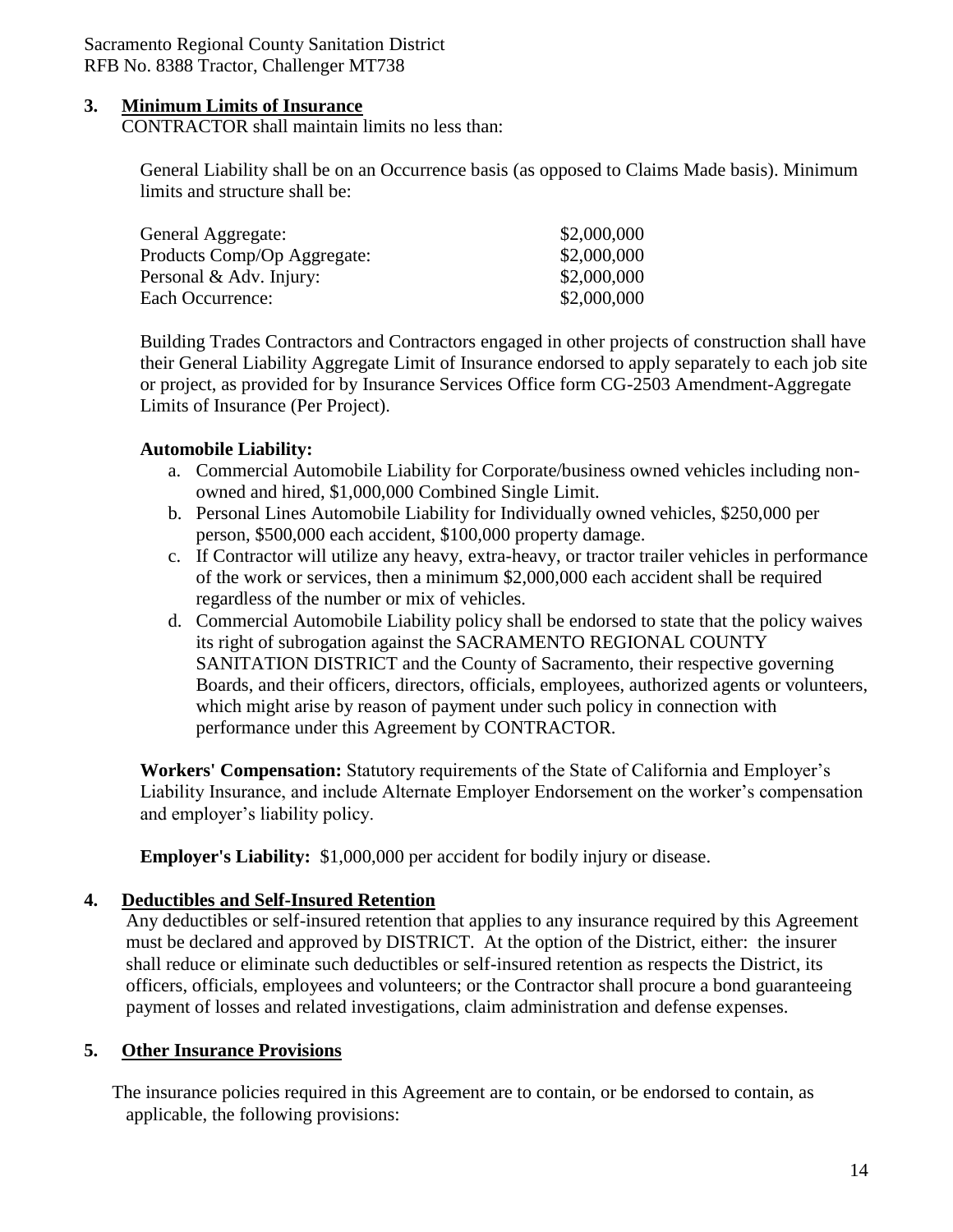### **6. All Policies:**

- a. ACCEPTABILITY OF INSURERS: Insurance is to be placed with insurers accredited with the State of California and with a current A.M. Best's rating of no less than **A-: VII**. DISTRICT Risk Manager may waive or alter this requirement, or accept self-insurance in lieu of any required policy of insurance if, in the opinion of the Risk Manager, the interests of the DISTRICT and the general public are adequately protected.
- b. MAINTENANCE OF INSURANCE COVERAGE: CONTRACTOR shall maintain all insurance coverages in place at all times and provide DISTRICT with evidence of each policy's renewal within ten (10) days after its anniversary date. Each insurance policy required by this Agreement shall be endorsed to state that coverage shall not be canceled by either party except after thirty (30) days' written notice for cancellation has been given to DISTRICT. For non-payment of premium 10 days prior written notice of cancellation is required.

### **7. Commercial General Liability and/or Commercial Automobile Liability:**

- a. ADDITIONAL INSURED STATUS: SACRAMENTO REGIONAL COUNTY SANITATION DISTRICT and the County of Sacramento, their respective governing Boards, and their officers, directors, officials, employees, authorized agents and volunteers are to be endorsed as additional insureds as respects: liability arising out of activities performed by or on behalf of CONTRACTOR; products and completed operations of CONTRACTOR; premises owned, occupied or used by CONTRACTOR; or automobiles owned, leased, hired or borrowed by CONTRACTOR. The coverage shall contain no endorsed limitations on the scope of protection afforded to SACRAMENTO REGIONAL COUNTY SANITATION DISTRICT and the County of Sacramento, their respective governing Boards, officers, directors, officials, employees, authorized agents and volunteers. Additional insured endorsement must include Products/Completed Operations in favor of the Additional Insured.
- b. PRIMARY INSURANCE: For any claims related to this agreement, CONTRACTOR'S insurance coverage shall be endorsed to be primary insurance as respects the SACRAMENTO REGIONAL COUNTY SANITATION DISTRICT and the County of Sacramento, their respective governing Boards, and their officers, directors, officials, employees, authorized agents and volunteers. Any insurance or self-insurance maintained by the SACRAMENTO REGIONAL COUNTY SANITATION DISTRICT and the County of Sacramento, their respective governing Boards, and their officers, directors, officials, employees, authorized agents or volunteers shall be excess of CONTRACTOR'S insurance and shall not contribute with it.
- c. SEVERABILITY OF INTEREST: CONTRACTOR'S insurance shall apply separately to each insured against whom claim is made or suit is brought, except with respect to the limits of the insurer's liability.
- d. SUBCONTRACTORS: CONTRACTOR shall be responsible for the acts and omissions of all its subcontractors and additional insured endorsements as provided by CONTRACTOR'S subcontractor.

#### **8. Workers' Compensation:**

WORKERS' COMPENSATION WAIVER OF SUBROGATION: The workers' compensation policy required hereunder shall be endorsed to state that the workers' compensation carrier waives its right of subrogation against the SACRAMENTO REGIONAL COUNTY SANITATION DISTRICT and the County of Sacramento, their respective governing Boards, and their officers, directors, officials, employees, authorized agents or volunteers, which might arise by reason of payment under such policy in connection with performance under this Agreement by CONTRACTOR.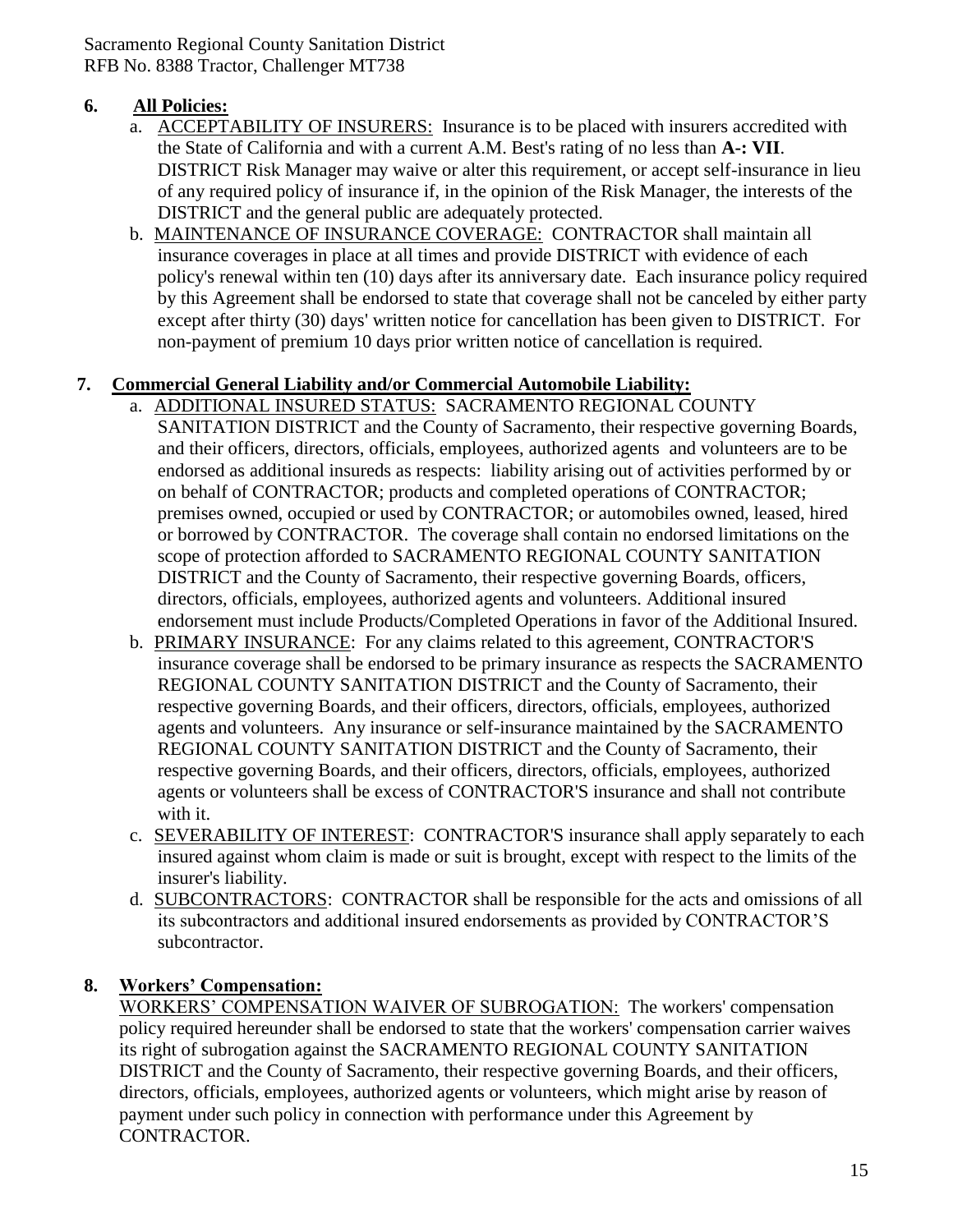### **9. Notification of Claim**

If any claim for damages is filed with CONTRACTOR or if any lawsuit is instituted against CONTRACTOR, that arise out of or are in any way connected with CONTRACTOR'S performance under this Agreement and that in any way, directly or indirectly, contingently or otherwise, affect or might reasonably affect the DISTRICT, CONTRACTOR shall give prompt and timely notice thereof to the DISTRICT. Notice shall be prompt and timely if given within thirty (30) days following the date of receipt of a claim or ten (10) days following the date of service of process of a lawsuit.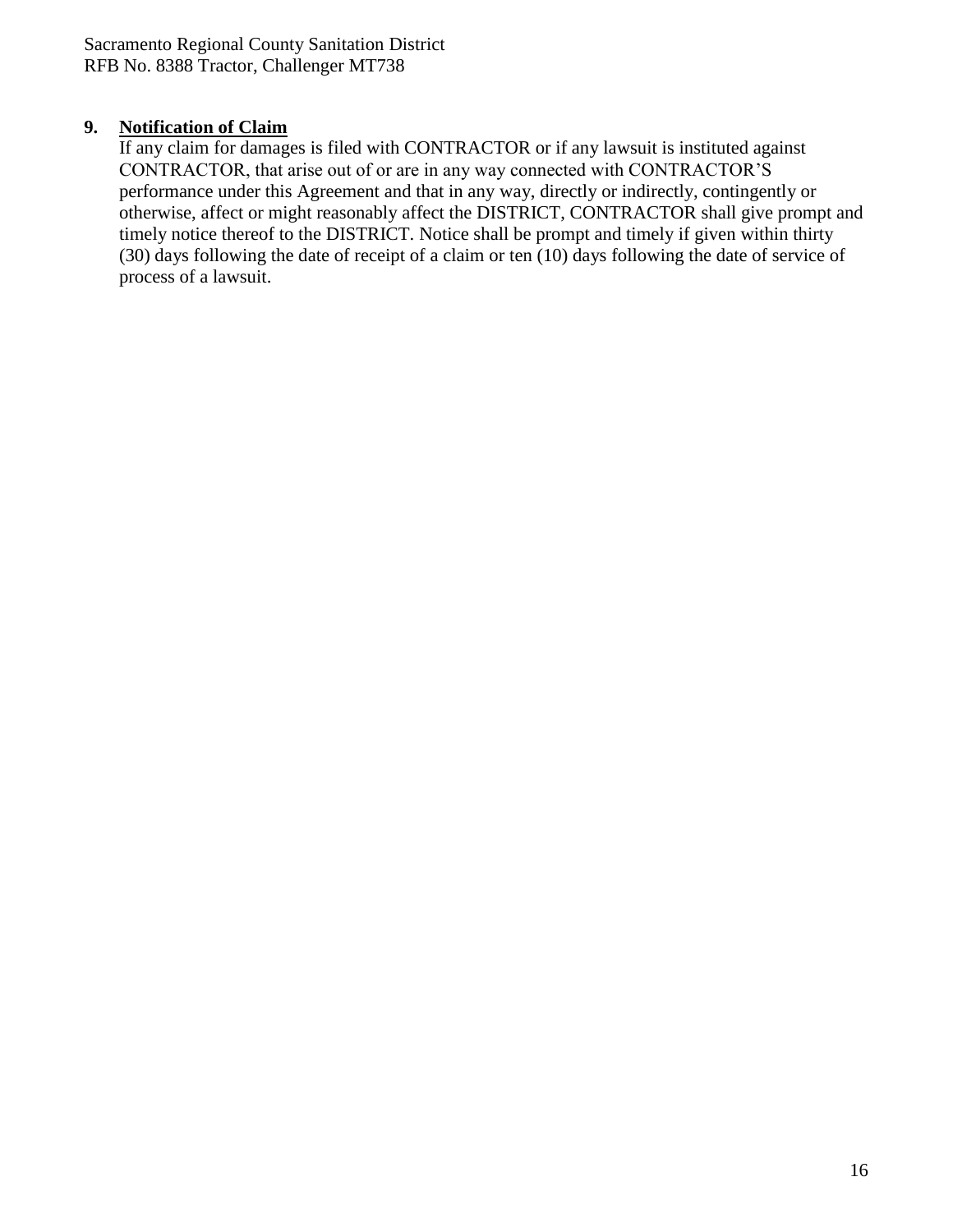### **INSURANCE COVERAGE STATEMENT To Be Submitted with Bid**

Bidder HEREBY CERTIFIES that the Bidder has reviewed and understands the insurance coverage requirements specified in the Request for Bid No. 8388 – Tractor, Challenger MT655E. Should the Bidder be awarded a Purchase Order, bidder further certifies that the bidder can meet the specified requirements for insurance, including insurance coverage, and agrees to name the Sacramento Regional County Sanitation District as Additional Insured for the purchase specified.

Name of Proposer (Person, Firm, or Corporation)

Signature of Proposer's Authorized Representative

Name & Title of Authorized Representative

Date of Signing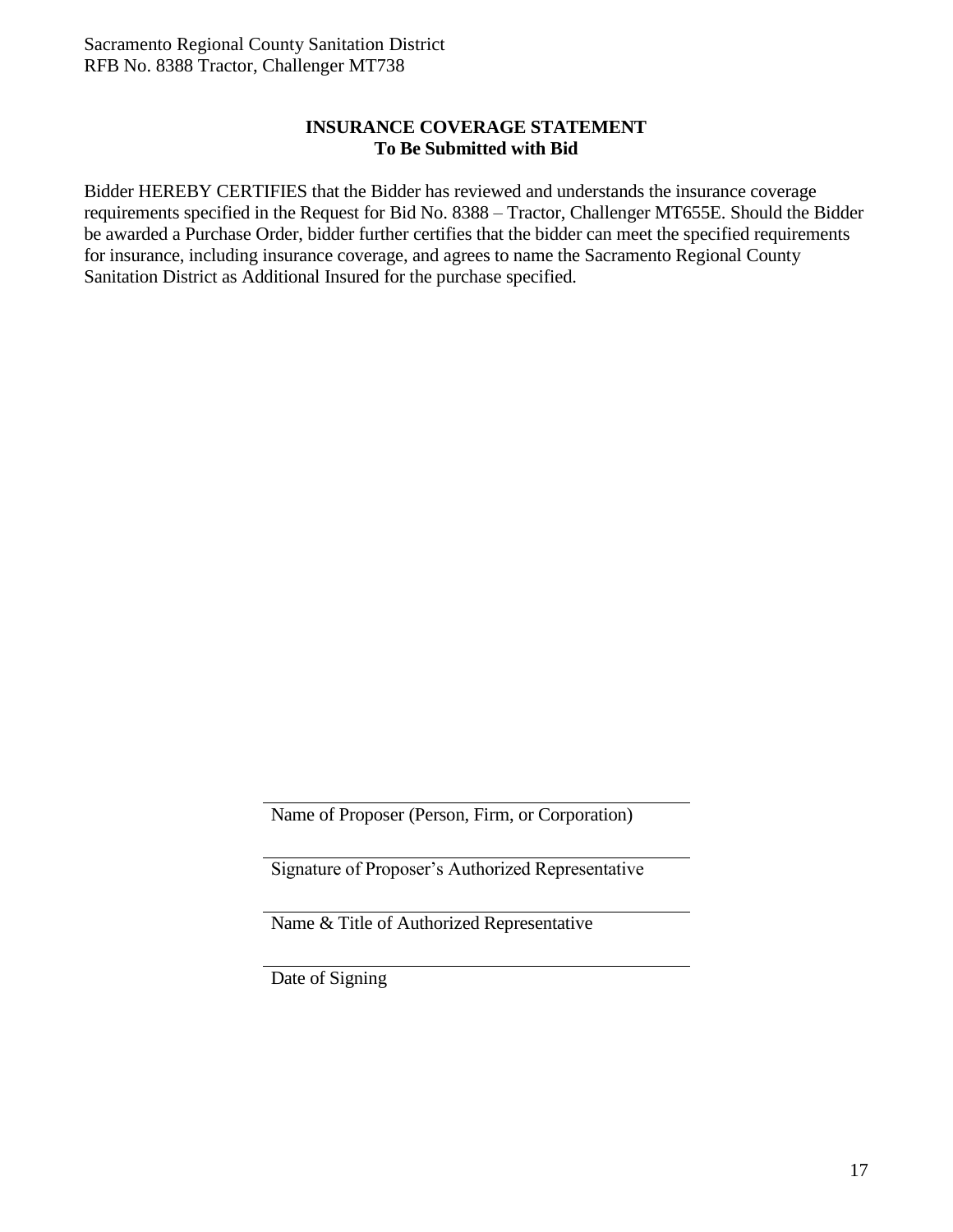### ADDITIONAL BIDDER INFORMATION

#### **Bidder Name \_\_\_\_\_\_\_\_\_\_\_\_\_\_\_\_\_\_\_\_\_\_\_\_\_\_\_\_\_\_\_\_\_\_\_\_\_\_\_\_\_\_\_\_\_**

## **USER'S LIST**

Identify names, phone numbers, and addresses of customers in the Sacramento area using the bid products:

#### **WARRANTY / PRODUCT SUPPORT**

Provide a list of warranty and service agencies in the Sacramento area. List the dollar value of the parts inventory carried by the agency for the proposed products.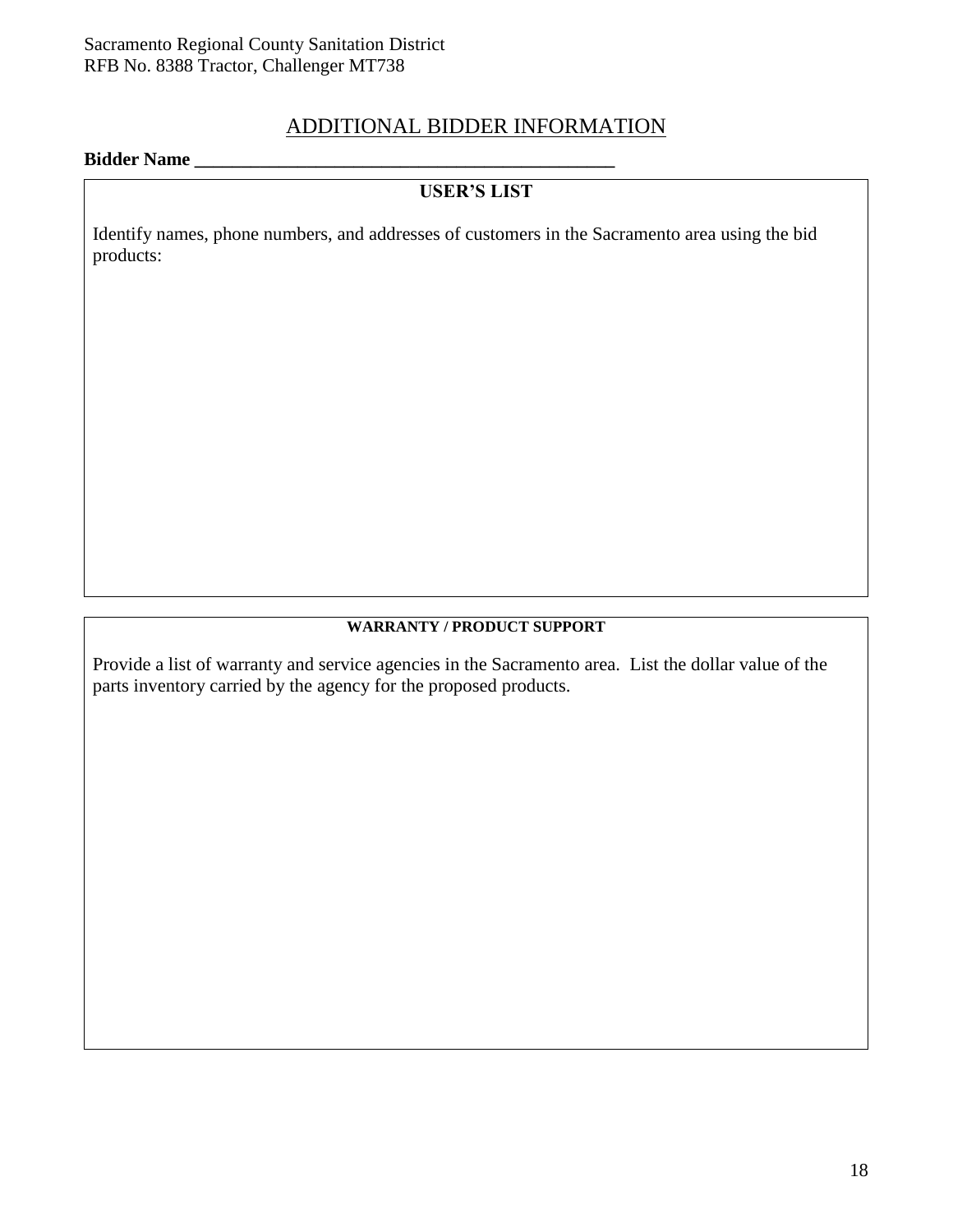### **STANDARD TERMS AND CONDITIONS BIDS / PROPOSALS / QUOTES**

### 1. **PREPARATION OF RESPONSE:**

- a. All information requested of the bidder must be entered in the appropriate spaces on the form. Failure to do so may disqualify your offer.
- b. All information must be entered in ink or typewritten. Mistakes may be crossed out and corrections inserted before submission of your response. Corrections must be initiated in ink by the person signing the response.
- c. Corrections and/or modifications received after the specified closing time will not be accepted.
- d. Time of delivery must be stated as the number of calendar days following receipt of the order by the vendor to receipt of the goods or services by the District.
- e. Time of delivery may be a consideration in the award.
- f. Prices will be considered as net if no cash discount is shown.
- g. All responses must be signed by an authorized officer or employee of the responder.
- h. Responses must be submitted prior to the specified date and time. Late responses, telegraphic, fax, or telephone responses will not be accepted.
- i. Submit responses in a sealed envelope with the RFB number, closing date, and time shown.
- j. If any information contained in the response is considered confidential or proprietary by bidder, it must be clearly labeled as such and presented in a sealed envelope within the bidder's response package.
- k. Unless otherwise definitely specified, the unit prices do not include California sales and use tax or Sacramento County sales and use tax.

### **2**. **BRAND NAMES:**

- a. Brand names and numbers, when used, are for reference to indicate the character or quality desired. Equal items will be considered, provided your offer clearly describes the article. Offers for equal items must State the brand and number, or level of quality. The determination of the District Purchasing Manager as to what items are equal is final and conclusive.
- b. When brand, number, or level of quality is not stated by bidder, the offer will be considered exactly as specified.

**3**. **SAMPLES:** Samples of articles, when required, must be furnished free of cost. Samples may be retained for future comparison. Samples which are not destroyed by testing or which are not retained for future comparison will be returned upon request at your expense.

**4. LIABILITIES:** The bidder shall hold REGIONAL SAN, their officers, agents, servants, and employees, harmless from liability of any nature or kind because of use of any copyrighted, or uncopyrighted composition, secret process, patented or unpatented invention, articles or appliances furnished or used under this order, and agrees to defend, at its own expense, any and all actions brought against REGIONAL SAN or bidder because of the unauthorized use of such articles.

**5. CASH DISCOUNTS:** In connection with any cash discount specified on this response, time will be computed from the date of complete delivery of the supplies or equipment as specified, or from date correct invoices are received in the District's Office, whichever is later. For the purpose of earning the discount, payment is deemed to be made on the date of mailing of the County of Sacramento warrant or check.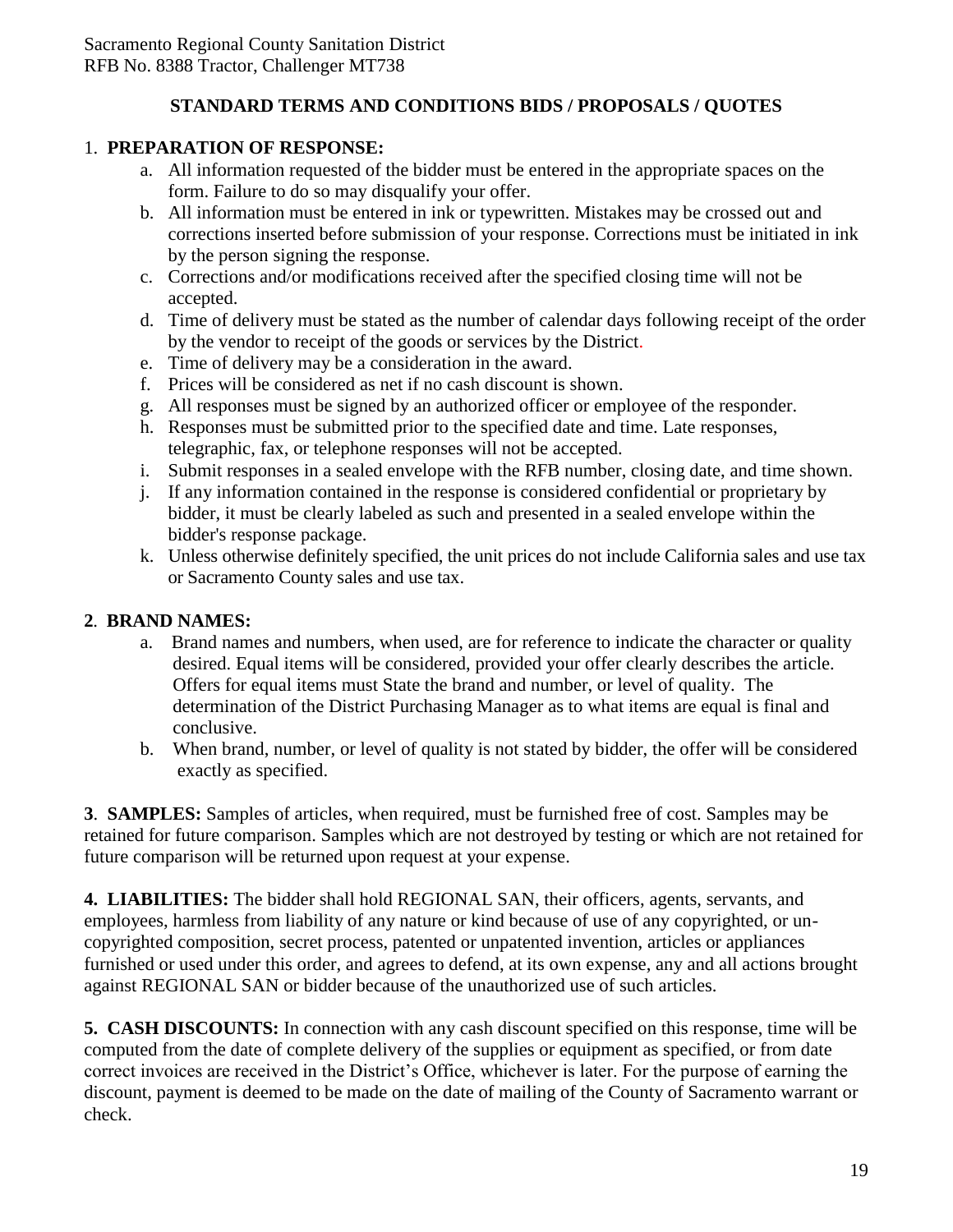**6. DEFAULT BY VENDOR:** In case of default by vendor, REGIONAL SAN may procure the articles or services from other sources and may deduct from any monies due, or that may thereafter become due to the vendor, the difference between the price named in the contract or purchase order and actual cost thereof to REGIONAL SAN. Prices paid by the District must be considered the prevailing market price at the time such purchase is made. Periods of performance may be extended if the facts as to the cause of delay justify such extension in the opinion of the District Purchasing Manager.

## **7. AWARDS:**

a. REGIONAL SAN reserves the right to: (1) award response's received on the basis of individual items, or groups of items, or on the entire list of items, (2) reject any or all response's, or any part thereof; (3) waive any informality in the responses; and (4) accept the response that is in the best interest of the District. REGIONAL SAN decision shall be final.

b. Preference for California-made materials. Pursuant to Sections 4330-4333 of the Government Code, the District, in awarding the purchase, must prefer supplies partially manufactured, grown or processed in California, price, fitness and quality being equal. In order to receive preference, responses must clearly specify the item(s) for which preference is claimed and the preference applicable.

**8. RIGHT TO AUDIT:** The District reserves the right to verify, by examination of vendors' records, all invoiced amounts when firm prices are not set forth in the purchase agreement.

**9. ASSIGNMENT:** In submitting a response to a public purchasing body, the responder offers and agrees that if the response is accepted, it will assign to the purchasing body all rights, title, and interest in and to all causes of action it may have under Section 4 of the Clayton Act (15 U.S.C. Sec. 15) or under the Cartwright Act (Chapter 2 [commencing with Section 16700] of part 2 of Division 7 of the Business and Professions Code), arising from the purchases of goods, materials, or services by the quoter for sale to the purchasing body pursuant to the quote. Such assignment must be made and become effective at the time the purchasing body tenders final payment to the responder.

**10. APPLICABILITY TO HEIRS:** Time is of the essence of each and all the provisions of this agreement and, subject to the limitations of Paragraph 12, the provisions of this agreement shall extend to and be binding upon and inure to the benefits of the heirs, executors, administrators, successors, and assigns of the respective parties hereto.

**11. SPECIAL CONDITIONS:** District standard terms and conditions must govern any contract awarded. If, after award of contract, vendor provides additional terms or conditions, they will be considered void. To the extent not otherwise Stated in the contract, the California Commercial Code shall apply.

**12 CHARGES NOT INCLUDED ON FACE NOT ACCEPTABLE:** No charge will be accepted for packing, boxing, or cartage, except as specified in the Notice of Award. Freight collect shipments will not be accepted. Merchandise will not be accepted if payment is to be made at the time of delivery.

**13. TITLE:** Except as otherwise expressly provided herein, title to and risk of loss on all items shipped by seller to buyer shall pass to the buyer upon buyer's inspection and acceptance of such items at buyer's building.

**14. CHANGES WITHOUT NOTICE PROHIBITED:** No changes in price, quantity or merchandise will be recognized by the District without written notice of acceptance thereof prior to shipment.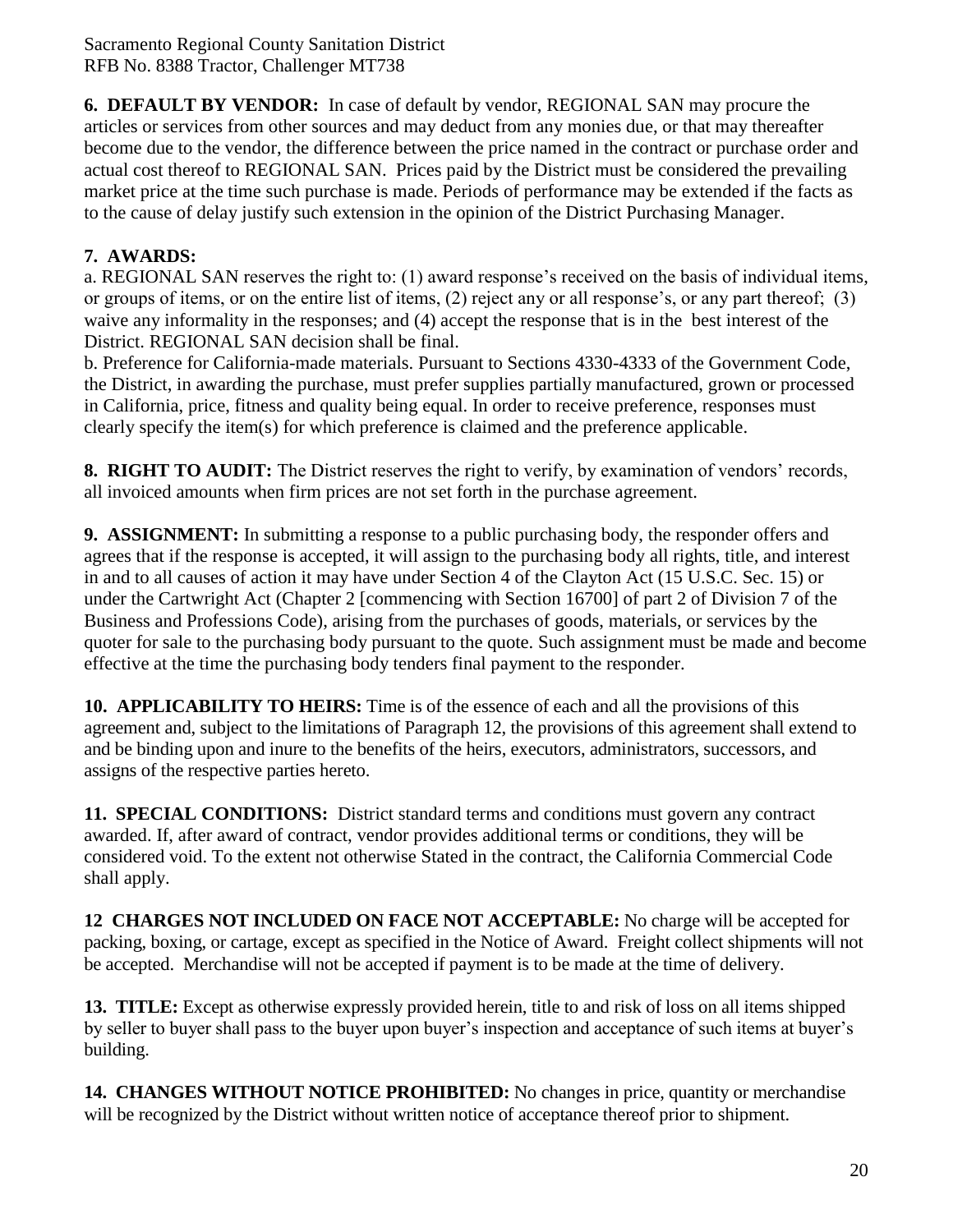**15. ALL UNDERSTANDINGS IN WRITING:** It is mutually understood and agreed that no alteration or variation of terms of this award shall be valid unless made in writing and signed by the parties hereto, and that no oral understandings or agreements not incorporated herein, and no alterations or variations of the terms hereof unless made in writing between the parties hereto shall be binding on any of the parties hereto.

**16. FORCE MAJEURE:** The vendor will not be held liable for failure or delay in the fulfillment of conditions of purchase order/contract if hindered or prevented by fire, strikes, or Acts of God.

**17**. **INDEMNIFICATION**: To the fullest extent permitted by law, CONTRACTOR shall indemnify, defend, and hold harmless SACRAMENTO REGIONAL COUNTY SANITATION DISTRICT, SACRAMENTO REGIONAL COUNTY SANITATION DISTRICT, and The County of Sacramento, their governing Boards, officers, directors, officials, employees, and authorized volunteers and agents, (collectively "Indemnified Parties") from and against any and all claims, demands, actions, losses, liabilities, damages, and all expenses and costs incidental thereto (collectively "Claims") including cost of defense, settlement, arbitration, and reasonable attorneys' fees, resulting from injuries to or death of persons, including but not limited to employees of either Party hereto, and damage to or destruction of property or loss of use thereof, including but not limited to the property of either Party hereto, arising out of, pertaining to, or resulting from the acts or omissions of the CONTRACTOR, its officers, employees, or agents, or the acts or omissions of anyone else directly or indirectly acting on behalf of the CONTRACTOR, or for which the CONTRACTOR is legally liable under law regardless of whether caused in part by an Indemnified Party. CONTRACTOR shall not be liable for any Claims arising from the sole negligence or willful misconduct of an Indemnified Party where such indemnification would be invalid under Section 2782 of the Civil Code.

The right to defense and indemnity under this Section arises upon occurrence of an event giving rise to a Claim and, thereafter, upon tender in writing to CONTRACTOR. CONTRACTOR shall defend the Indemnified Parties with counsel reasonably acceptable to Indemnified Parties. Notwithstanding the foregoing, Indemnified Parties shall be entitled, on their own behalf, and at the expense of CONTRACTOR, to assume control of the defense in any legal action, with counsel reasonably selected by it. Should Indemnified Parties elect to initially assume control of their defense, they do so without prejudice to their right to subsequently request that CONTRACTOR thereafter assume control of the defense and pay all reasonable attorney's fees and costs incurred thereby.

This indemnity shall not be limited by the types and amounts of insurance or self-insurance maintained by the Contractor or the Contractor's Subcontractors.

Nothing in this Indemnity shall be construed to create any duty to, any standard of care with reference to, or any liability or obligation, contractual or otherwise, to any third party.

The provisions of this Indemnity shall survive the expiration or termination of the Agreement.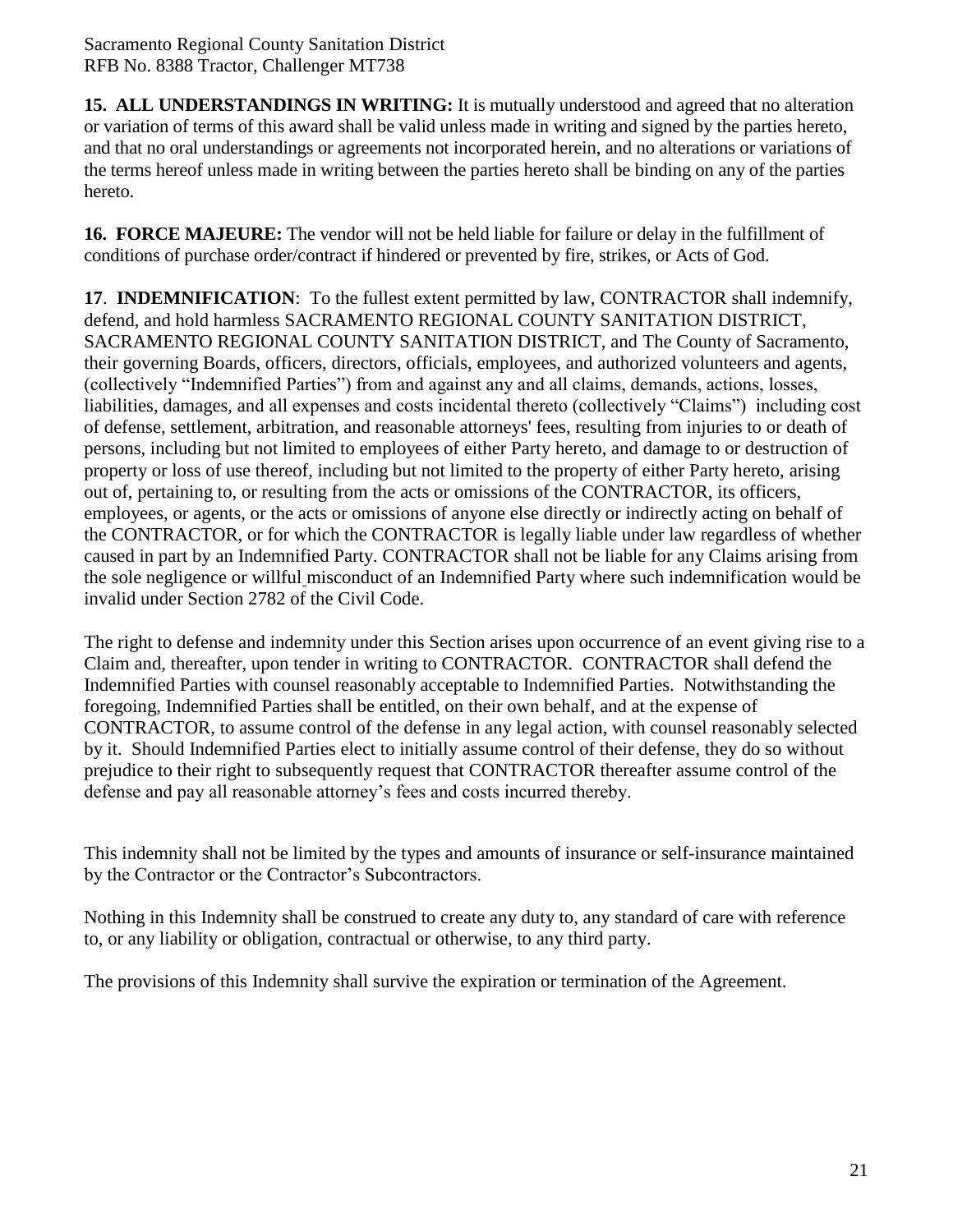## **EXCEPTIONS RESPONSE PAGE**

Please list all exceptions below referring to name of specific section and (where applicable) paragraph, subsection number, or other identifier. For each exception, please quote the statements(s) to which you are taking an exception, for reference during bid analysis. **Exceptions considered excessive or affecting vital terms, conditions or specifications may reduce or eliminate your prospects for award**.

| FIRM NAME<br>Page # | Section # / Title | Exception |  |  |  |  |  |  |  |
|---------------------|-------------------|-----------|--|--|--|--|--|--|--|
|                     |                   |           |  |  |  |  |  |  |  |
|                     |                   |           |  |  |  |  |  |  |  |
|                     |                   |           |  |  |  |  |  |  |  |
|                     |                   |           |  |  |  |  |  |  |  |
|                     |                   |           |  |  |  |  |  |  |  |
|                     |                   |           |  |  |  |  |  |  |  |
|                     |                   |           |  |  |  |  |  |  |  |
|                     |                   |           |  |  |  |  |  |  |  |
|                     |                   |           |  |  |  |  |  |  |  |
|                     |                   |           |  |  |  |  |  |  |  |
|                     |                   |           |  |  |  |  |  |  |  |
|                     |                   |           |  |  |  |  |  |  |  |
|                     |                   |           |  |  |  |  |  |  |  |
|                     |                   |           |  |  |  |  |  |  |  |
|                     |                   |           |  |  |  |  |  |  |  |
|                     |                   |           |  |  |  |  |  |  |  |
|                     |                   |           |  |  |  |  |  |  |  |
|                     |                   |           |  |  |  |  |  |  |  |
|                     |                   |           |  |  |  |  |  |  |  |
|                     |                   |           |  |  |  |  |  |  |  |
|                     |                   |           |  |  |  |  |  |  |  |
|                     |                   |           |  |  |  |  |  |  |  |
|                     |                   |           |  |  |  |  |  |  |  |
|                     |                   |           |  |  |  |  |  |  |  |
|                     |                   |           |  |  |  |  |  |  |  |
|                     |                   |           |  |  |  |  |  |  |  |
|                     |                   |           |  |  |  |  |  |  |  |
|                     |                   |           |  |  |  |  |  |  |  |
|                     |                   |           |  |  |  |  |  |  |  |